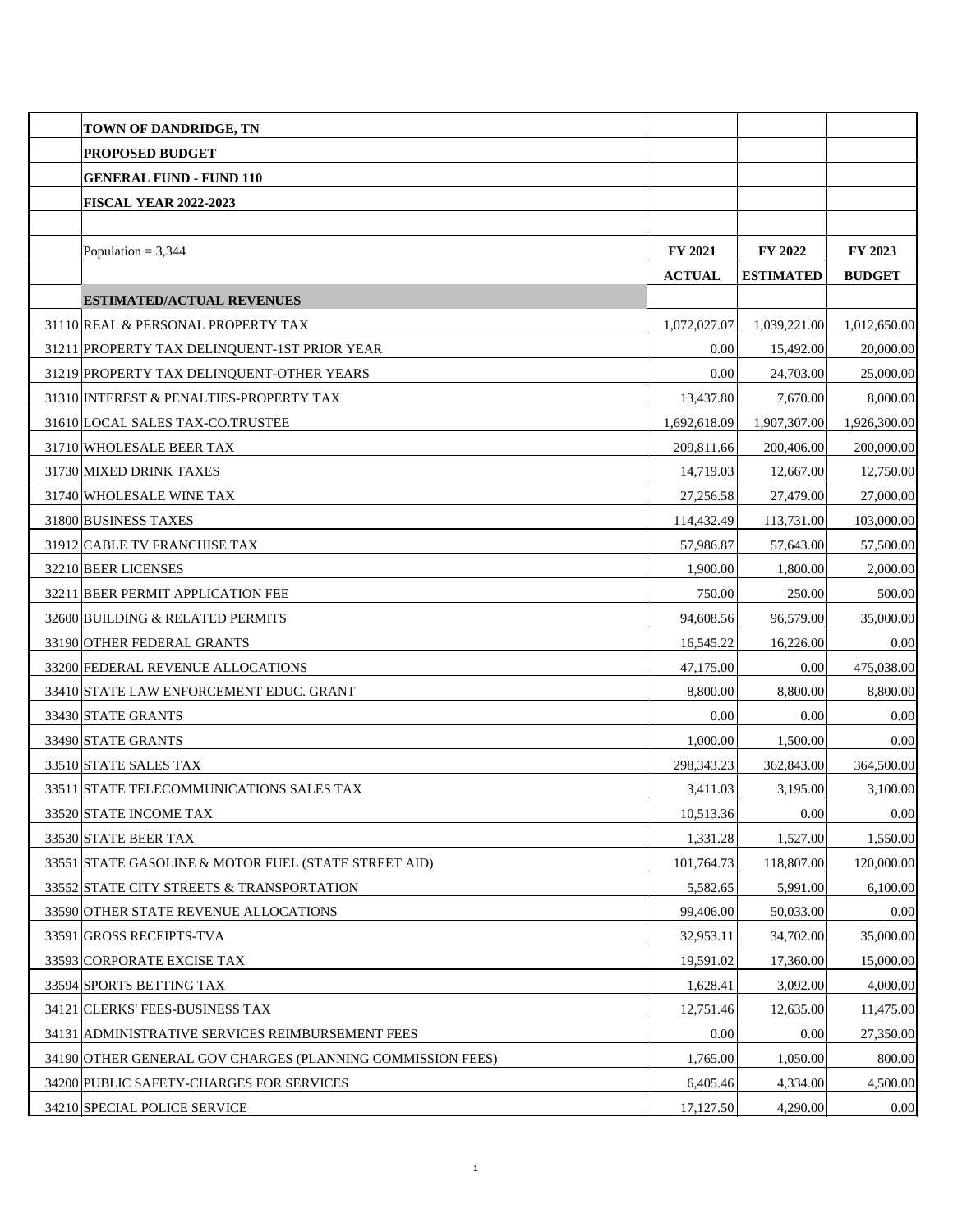|                   | 34240 ACCIDENT REPORT CHARGES                          | 535.00       | 675.00       | 500.00       |
|-------------------|--------------------------------------------------------|--------------|--------------|--------------|
|                   | 34311 STREETS, SIDEWALK & CURB REPAIR                  | 36,982.43    | 45.135.00    | 40,000.00    |
|                   | 34454 SALE OF RECYCLABLE MATERIALS                     | 3,476.40     | 3,323.00     | 2,500.00     |
|                   | 34721 ACTIVITY CENTER ANNUAL MEMBERSHIPS               | 20,055.00    | 35,800.00    | 35,000.00    |
|                   | 34722 ACTIVITY CENTER DAILY ADMITTANCE FEES            | 28,626.00    | 35,017.00    | 35,000.00    |
|                   | 34740 PARKS AND RECREATION CHARGES                     | 6,037.50     | 4,570.00     | 5,500.00     |
|                   | 34741 SUMMER LEAGUE BALL (FOD ACTIVITY CENTER CHARGES) | 58,745.79    | 0.00         | 0.00         |
|                   | 34742 ACTIVITY CENTER LEAGUES/CAMPS                    | 36,411.75    | 73,266.00    | 72,000.00    |
|                   | 34745 ACTIVITY CENTER CONCESSIONS                      | 30,878.25    | 48,431.00    | 45,000.00    |
|                   | 34751 ACTIVITY CENTER RENTAL FEES                      | 23,565.50    | 28,062.00    | 26,000.00    |
|                   | 34759 ACTIVITY CENTER OTHER REVENUES                   | 15,443.92    | 21,658.00    | 21,500.00    |
|                   | 35000 FINES, FORFEITS & PENALTIES                      | 4,447.33     | 3,397.00     | 3,000.00     |
|                   | 35110 CITY COURT FINES & COSTS                         | 11,872.33    | 10,855.00    | 36,000.00    |
|                   | 35140 DRUG RELATED FINES                               | 3.467.84     | 2,068.00     | 3,000.00     |
|                   | 35300 PENALTIES                                        | 0.00         | 0.00         | 1,000.00     |
|                   | 36000 OTHER REVENUES                                   | 22,336.00    | 7,200.00     | 6,000.00     |
|                   | 36100 INTEREST EARNINGS                                | 7,862.24     | 5,966.00     | 5,600.00     |
|                   | 36190 INTEREST EARNINGS - ARPA                         | 0.00         | 289.00       | 0.00         |
|                   | 36210 RENT (BOAT DOCK LEASE)                           | 57,860.57    | 49,838.00    | 25,000.00    |
|                   | 36330 SALE OF EQUIPMENT                                | 24,659.00    | 19,268.00    | 10,000.00    |
|                   | 36350 INSURANCE RECOVERIES                             | 123,937.20   | 8,475.00     | 0.00         |
|                   | 36543 SALE OF CULTURAL SUPPLIES AND MATERIALS          | 349.25       | 435.00       | 500.00       |
|                   | 36700 CONTRIBUTIONS AND DONATIONS FROM PRIVATE SOURCES | 20,150.00    | 10,250.00    | 15,000.00    |
|                   | 36710 CONTRIBUTIONS AND DONATIONS-BUSINESSES           | 0.00         | 9,837.00     | 0.00         |
|                   | 36720 CONTRIBUTIONS AND DONATIONS-ORGANIZATIONS        | 0.00         | 22,308.00    | 0.00         |
|                   | 36730 CONTRIBUTIONS-INDIVIDUAL                         | 3,393.00     | 2,317.00     | 0.00         |
|                   | 36930 SALE OF NOTES                                    | 0.00         | 0.00         | 0.00         |
|                   | 36990 MISCELLANEOUS REFUNDS                            | 155.91       | 543.00       | 100.00       |
|                   |                                                        |              |              |              |
|                   | <b>TOTAL REVENUES</b>                                  | 4,526,890.82 | 4,600,316.00 | 4,895,113.00 |
| Beginning<br>Fund | NONSPENDABLE FUND BALANCE                              | 167,421.00   | 161,087.00   | 154,753.00   |
| Beginning<br>Fund | RESTRICTED FUND BALANCE                                | 43,157.00    | 42,981.00    | 25,226.00    |
| Beginning<br>Fund | COMMITTED FUND BALANCE                                 | 0.00         | 0.00         | 0.00         |
| Beginning<br>Fund | ASSIGNED FUND BALANCE                                  | 347,133.00   | 369,443.00   | 427,064.00   |
| Beginning<br>Fund | UNASSIGNED FUND BALANCE                                | 2,488,216.00 | 3,506,041.00 | 4,398,345.00 |
|                   | <b>TOTAL AVAILABLE</b>                                 | 7,015,106.82 | 8,106,357.00 | 9,293,458.00 |
|                   |                                                        |              |              |              |
|                   | <b>SUMMARY EXPENDITURES BY DEPARTMENT</b>              |              |              |              |
|                   | 41100 TOTAL LEGISLATIVE                                | 63,696.62    | 66,231.00    | 74,279.00    |
|                   | 41200 TOTAL JUDICIAL                                   | 4,200.00     | 4,200.00     | 4,200.00     |
|                   | 41600 CENTRAL STAFF AGENCIES                           | 303,388.13   | 368,433.00   | 416,024.00   |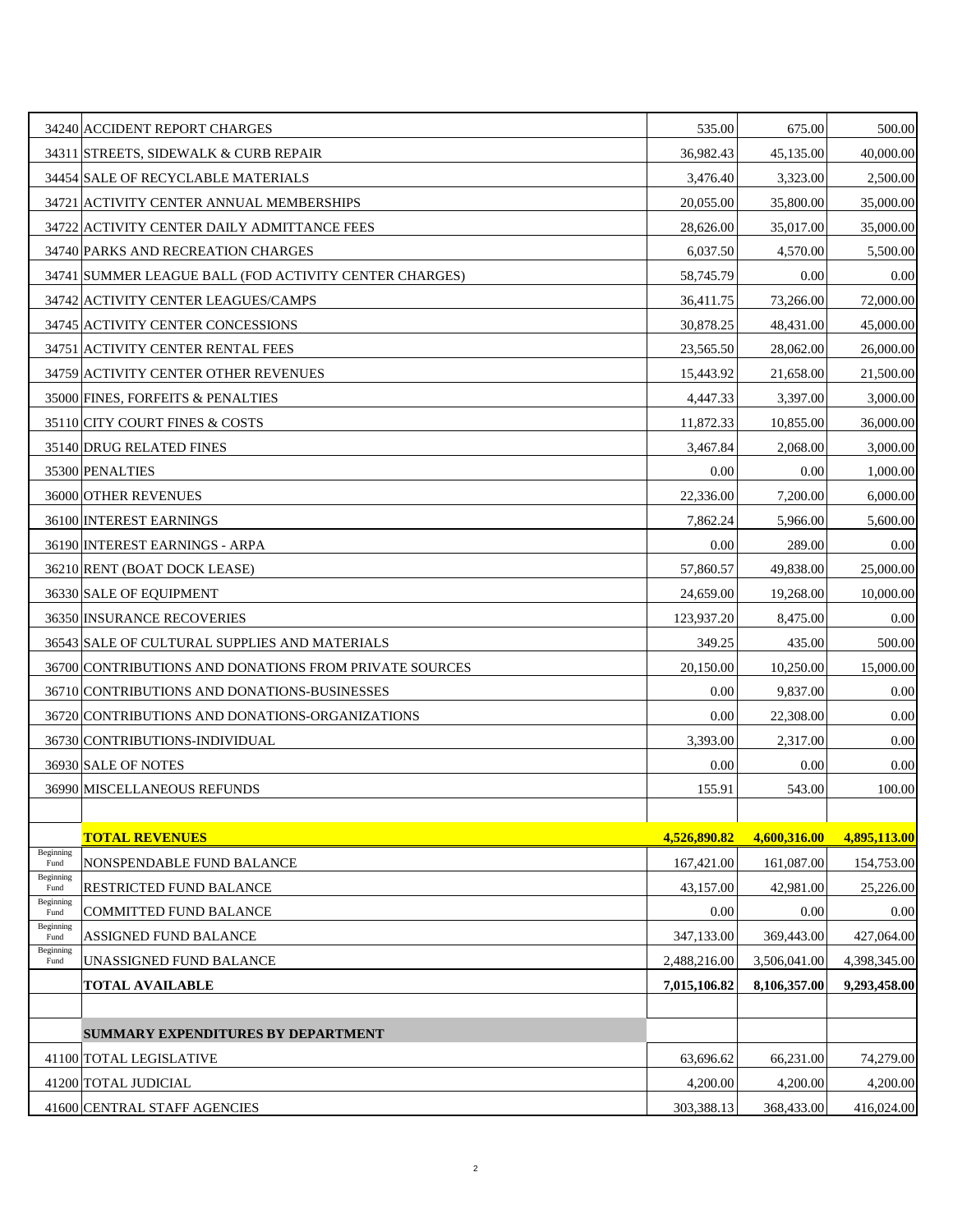| 41700 BUILDING INSPECTOR/CODES ENFORCEMENT            | 69,063.22           | 72,514.00        | 78,244.00                        |
|-------------------------------------------------------|---------------------|------------------|----------------------------------|
| 41800 TOTAL GENERAL GOVERNMENT BUILDINGS              | 227, 247.81         | 201.740.00       | 187,518.00                       |
| 41990 TOTAL OTHER GENERAL GOV'T EXPENSE               | 111,589.56          | 135,755.00       | 167,375.00                       |
| 42100 TOTAL POLICE                                    | 904,782.15          | 1,005,937.00     | 1,313,098.00                     |
| 42200 FIRE PROTECTION AND CONTROL (Fund 133) TRANSFER | 176,844.00          | 204,671.00       | 264,007.00                       |
| 42250 GENERAL FUND SUPPORT SERVICES                   | 6,334.00            | 6,334.00         | 6,334.00                         |
| 43100 TOTAL HIGHWAYS & STREETS                        | 504,435.33          | 350,712.00       | 468,065.00                       |
| 43170 TOTAL CITY GARAGE                               | 59,311.81           | 61,002.00        | 67,929.00                        |
| 43190 TOTAL STATE STREET AID                          | 250,712.96          | 246,893.00       | 339,139.00                       |
| 43200 TOTAL SANITATION (Fund 132) TRANSFER            | 22,528.65           | 57,161.00        | 473,455.00                       |
| 44400 TOTAL RECREATION                                | 145,674.70          | 199,251.00       | 223,198.00                       |
| 44420 TOTAL FOD ACTIVITY CENTER                       | 404,211.20          | 487,590.00       | 566,661.00                       |
| 44800 TOTAL LIBRARIES                                 | 56,636.55           | 56,019.00        | 56,872.00                        |
| 46500 TOTAL COMMUNITY DEVELOPMENT PROGRAM ACTIVITIES  | 989.22              | 990.00           | 0.00                             |
| 49000 TOTAL DEBT SERVICE                              | 203,753.89          | 188,913.00       | 188,715.00                       |
|                                                       |                     |                  |                                  |
| <b>TOTAL GENERAL FUND EXPENDITURES</b>                | 3,515,399.80        | 3,714,346.00     | 4,895,113.00                     |
|                                                       |                     |                  |                                  |
| <b>ENDING FUND BALANCE</b>                            | 3,667,128.02        | 4,553,098.00     | 4,553,098.00                     |
|                                                       |                     |                  |                                  |
|                                                       |                     |                  |                                  |
| ESTIMATED/ACTUAL EXPENDITURES/ENCUMBRANCES            |                     |                  |                                  |
|                                                       | FY 2021             | FY 2022          | FY 2023                          |
|                                                       | <b>ACTUAL</b>       | <b>ESTIMATED</b> | <b>BUDGET</b>                    |
| 41100 LEGISLATIVE                                     |                     |                  |                                  |
| 110 SALARIES                                          | 51,600.00           | 54,600.00        |                                  |
| 141 OASI (EMPLOYERS SHARE)                            | 3,947.40            | 4,177.00         | 54,600.00<br>4,177.00            |
| 142 HOSPITAL AND HEALTH INSURANCE                     | 1,182.96            | 1,157.00         |                                  |
| 143 RETIREMENT-CURRENT                                | 2,548.00            | 1,974.00         | 1,200.00<br>4,104.00             |
| 146 WORKERS COMPENSATION                              | 271.26              | 159.00           |                                  |
| 147 UNEMPLOYMENT INSURANCE                            | 28.00               | 28.00            | 250.00<br>48.00                  |
| 230 PUBLICITY, SUBS & DUES                            | 1,820.00            | 1,778.00         |                                  |
| 245 TELEPHONE AND TELEGRAPH                           | 2,100.00            | 2,100.00         |                                  |
| 252 LEGAL SERVICES                                    | 0.00                | 0.00             | 2,000.00<br>2,100.00<br>5,000.00 |
| 287 MEALS AND ENTERTAINMENT                           | 0.00                | 258.00           | 500.00                           |
| 290 ELECTION FEES<br><b>TOTAL LEGISLATIVE</b>         | 199.00<br>63,696.62 | 0.00             | 300.00                           |
|                                                       |                     | 66,231.00        | 74,279.00                        |
|                                                       |                     |                  |                                  |
|                                                       |                     |                  |                                  |
|                                                       | FY 2021             | FY 2022          | FY 2023                          |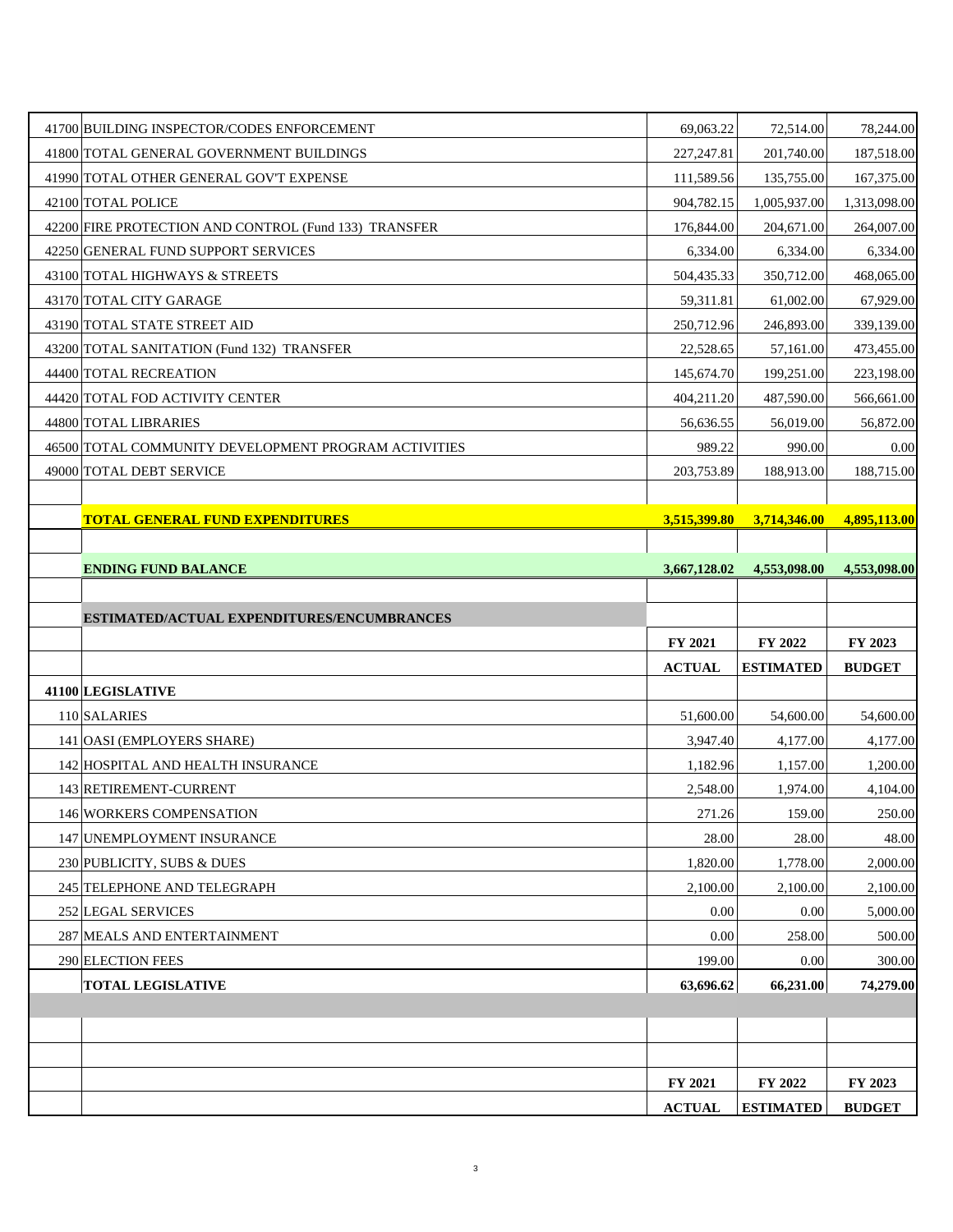| 41200 JUDICIAL                             |                |                  |               |
|--------------------------------------------|----------------|------------------|---------------|
| 252 LEGAL SERVICES                         | 4,200.00       | 4,200.00         | 4,200.00      |
| <b>TOTAL JUDICIAL</b>                      | 4,200.00       | 4,200.00         | 4,200.00      |
|                                            |                |                  |               |
|                                            |                |                  |               |
|                                            |                |                  |               |
|                                            | <b>FY 2021</b> | <b>FY 2022</b>   | FY 2023       |
|                                            | <b>ACTUAL</b>  | <b>ESTIMATED</b> | <b>BUDGET</b> |
| 41600 CENTRAL STAFF AGENCIES               |                |                  |               |
| 110 SALARIES                               | 162,754.27     | 188,112.00       | 221,625.00    |
| 111 PART-TIME WAGES                        | 8,776.44       | 9,520.00         | 11,726.00     |
| 134 SICK LEAVE INCENTIVE/XMAS BONUS        | 650.00         | 700.00           | 1,800.00      |
| 139 EMPLOYEE INS/457 SALARY SUPPLEMENT     | 4,066.86       | 5,715.00         | 8,060.00      |
| $141$ OASI                                 | 13,053.12      | 15,208.00        | 17,990.00     |
| 142 HOSPITAL AND HEALTH INSURANCE          | 26,436.92      | 30,366.00        | 38,572.00     |
| 143 RETIREMENT-CURRENT                     | 11,669.30      | 13,542.00        | 26,811.00     |
| 146 WORKERS COMPENSATION                   | 464.27         | 359.00           | 600.00        |
| 147 UNEMPLOYMENT INSURANCE                 | 117.03         | 162.00           | 240.00        |
| 148 EMPLOYEE EDUCATION AND TRAINING        | 0.00           | 1,575.00         | 2,600.00      |
| 230 PUBLICITY, SUBS AND DUES               | 3,468.51       | 1,375.00         | 1,400.00      |
| 235 MEMBERSHIPS, REGISTRATION FEES         | 486.00         | 796.00           | 1,000.00      |
| 245 TELEPHONE AND TELEGRAPH                | 4,569.65       | 6,612.00         | 9,000.00      |
| 253 ACCOUNTING AND AUDITING SERVICES       | 14,555.12      | 16,375.00        | 17,000.00     |
| 255 DATA PROCESSING SERVICES               | 16,562.46      | 13,103.00        | 14,600.00     |
| 259 OTHER PROFESSIONAL SERVICES            | 0.00           | 1,749.00         | 2,000.00      |
| 267 REPAIR AND MAINTENANCE SERVICES        | 1,458.61       | 2,535.00         | 2,000.00      |
| 280 TRAVEL AND LODGING                     | 1,200.00       | 2,899.00         | 3,750.00      |
| 287 MEALS AND ENTERTAINMENT                | 317.72         | 461.00           | 800.00        |
| 298 COLLECTION FEES                        | 22,462.18      | 22,865.00        | 23,200.00     |
| 310 OFFICE SUPPLIES AND MATERIALS          | 9,441.77       | 8,504.00         | 9,500.00      |
| 350 SUPPLIES FOR RESALE                    | 220.00         | 550.00           | 1,000.00      |
| 691 BANK SERVICE CHARGES                   | 657.90         | 703.00           | 750.00        |
| 947 OFFICE MACHINERY AND EQUIPMENT         | 0.00           | 24,647.00        | 0.00          |
| TOTAL CENTRAL STAFF AGENCY                 | 303,388.13     | 368,433.00       | 416,024.00    |
|                                            |                |                  |               |
|                                            |                |                  |               |
|                                            |                |                  |               |
|                                            | FY 2021        | FY 2022          | FY 2023       |
|                                            | <b>ACTUAL</b>  | <b>ESTIMATED</b> | <b>BUDGET</b> |
| 41700 BUILDING INSPECTOR/CODES ENFORCEMENT |                |                  |               |
| 110 SALARIES                               | 44,741.82      | 47,889.00        | 48,805.00     |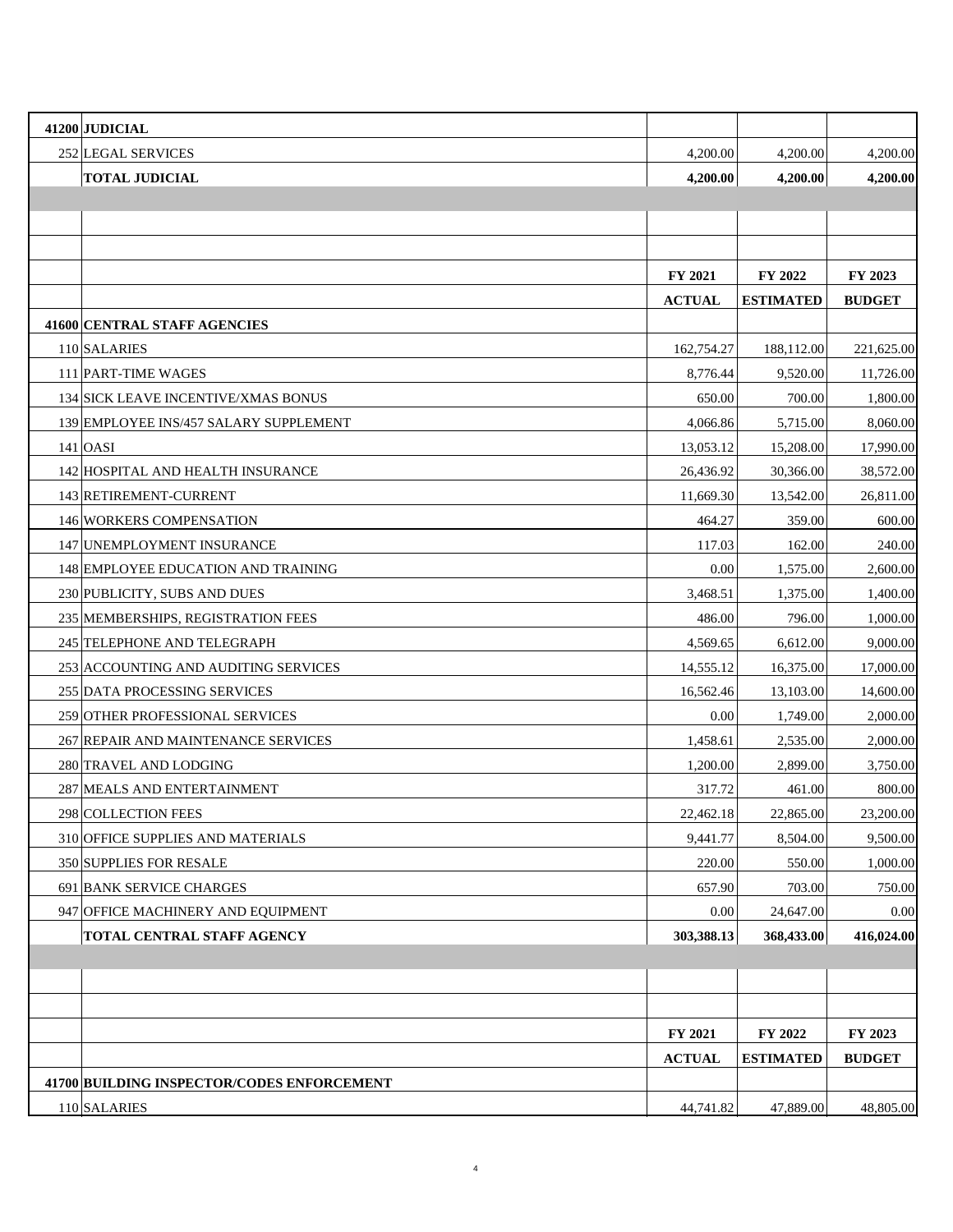| 111 SALARIES - PART-TIME                      | 2,056.90      | 2,280.00         | 0.00                          |
|-----------------------------------------------|---------------|------------------|-------------------------------|
| 134 SICK LEAVE INCENTIVE/XMAS BONUS           | 450.00        | 200.00           | 450.00                        |
| 139 EMPLOYEE INS/457 SALARY SUPPLEMENT        | 0.00          | 0.00             | 967.00                        |
| $141$ OASI                                    | 3,545.99      | 3,844.00         | 3,768.00                      |
| 142 HOSPITAL AND HEALTH INSURANCE             | 8,761.86      | 9,166.00         | 9,635.00                      |
| 143 RETIREMENT-CURRENT                        | 3,150.08      | 3,368.00         | 5,911.00                      |
| 146 WORKERS COMPENSATION                      | 833.43        | 908.00           | 1,500.00                      |
| 147 UNEMPLOYMENT INSURANCE                    | 33.38         | 38.00            | 48.00                         |
| 148 EMPLOYEE EDUCATION AND TRAINING           | 150.00        | 278.00           | 500.00                        |
| 235 MEMBERSHIP AND REGISTRATION FEES          | 530.00        | 590.00           | 640.00                        |
| 245 TELEPHONE AND TELEGRAPH                   | 440.00        | 900.00           | 900.00                        |
| 259 OTHER PROFESSIONAL SERVICES               | 0.00          | 300.00           | 320.00                        |
| 310 OFFICE SUPPLIES AND MATERIALS             | 4,193.25      | 2,453.00         | 1,000.00                      |
| 326 CLOTHING AND UNIFORMS                     | 108.18        | 100.00           | 200.00                        |
| $331$ GAS, OIL, ETC.                          | 68.33         | 50.00            | 300.00                        |
| <b>332 MOTOR VEHICLE PARTS</b>                | 0.00          | 150.00           | 400.00                        |
| 947 OFFICE MACHINERY AND EQUIPMENT            | 0.00          | 0.00             | 2,900.00                      |
| TOTAL BUILDING INSPECTOR/CODES ENFORCEMENT    | 69,063.22     | 72,514.00        | 78,244.00                     |
|                                               |               |                  |                               |
|                                               |               |                  |                               |
|                                               |               |                  |                               |
|                                               |               |                  |                               |
|                                               | FY 2021       | FY 2022          | FY 2023                       |
|                                               | <b>ACTUAL</b> | <b>ESTIMATED</b> | <b>BUDGET</b>                 |
| 41800 GENERAL GOVERNMENT BUILDINGS            |               |                  |                               |
| 110 SALARIES                                  | 49,735.07     | 54,648.00        |                               |
| 112 SALARIES - PERMANENT EMPLOYEES - OVERTIME | 1,023.70      | 2,729.00         | 60,206.00<br>4,443.00         |
| 134 SICK LEAVE INCENTIVE/XMAS BONUS           | 900.00        | 900.00           | 900.00                        |
| 139 EMPLOYEE INS/457 SALARY SUPPLEMENT        | 2,341.02      | 2,351.00         | 3,032.00                      |
| 141   OASI                                    | 3,730.57      | 4,277.00         | 5,015.00                      |
| 142 HOSPITAL AND HEALTH INSURANCE             | 17,359.18     | 18,158.00        | 19,030.00                     |
| 143 RETIREMENT-CURRENT                        | 3,760.68      | 4,218.00         |                               |
| 146 WORKERS COMPENSATION                      | 1,166.29      | 1,402.00         |                               |
| 147 UNEMPLOYMENT INSURANCE                    | 55.98         | 56.00            | 7,866.00<br>2,200.00<br>96.00 |
| 241 ELECTRIC                                  | 7,115.28      | 9,582.00         |                               |
| 242 WATER AND SEWER                           | 1,344.54      | 2,162.00         | 9,900.00<br>2,600.00          |
| $244$ GAS                                     | 1,161.72      | 1,251.00         |                               |
| 245 TELEPHONE AND TELEGRAPH                   | 480.00        | 480.00           |                               |
| 251 MEDICAL                                   | 0.00          | 100.00           | 1,500.00<br>480.00<br>350.00  |
| 259 OTHER PROFESSIONAL SERVICES               | 2,203.20      | 2,036.00         |                               |
| 266 REPAIR AND MAINTENANCE BUILDINGS          | 27,845.46     | 7,155.00         | 2,400.00<br>10,000.00         |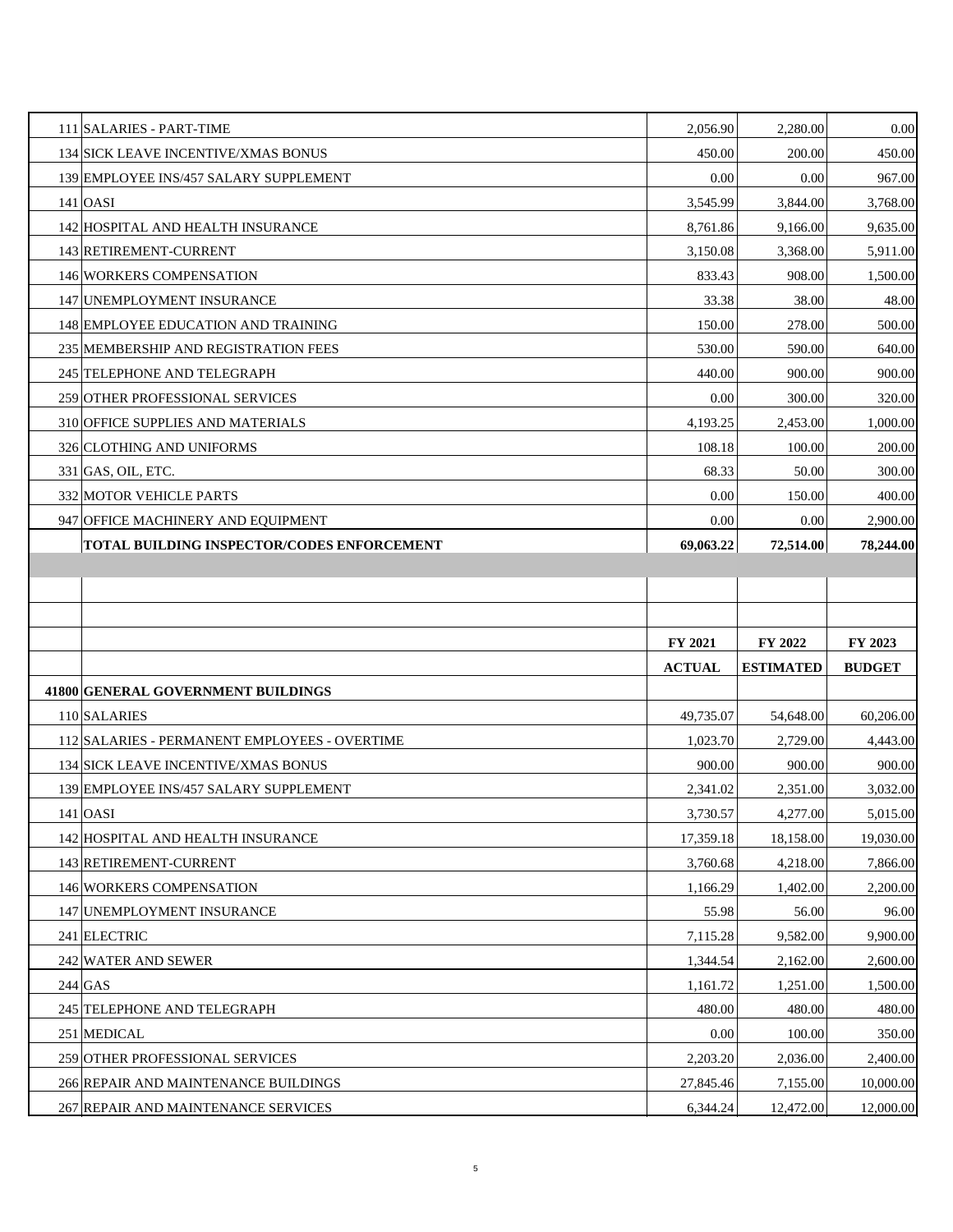| 324 HOUSEHOLD AND JANITORIAL SUPPLIES                 | 14,691.20      | 16,275.00        | 16,500.00     |
|-------------------------------------------------------|----------------|------------------|---------------|
| 326 CLOTHING AND UNIFORMS                             | 2,579.50       | 1,639.00         | 2,000.00      |
| 330 REPAIR AND MAINTENANCE SUPPLIES                   | 8,555.48       | 9,037.00         | 11,000.00     |
| 339 CITY PROPERTY BEAUTIFICATION                      | 7,782.02       | 9,352.00         | 15,000.00     |
| 400 BUILDING MATERIALS                                | 0.00           | 0.00             | 0.00          |
| 533 MACHINERY AND EQUIPMENT RENTAL                    | 670.00         | 805.00           | 1,000.00      |
| $910$ LAND                                            | 0.00           | 0.00             | 0.00          |
| 929 OTHER BUILDINGS                                   | 66,402.68      | 40,655.00        | 0.00          |
| TOTAL GENERAL GOVERNMENT BUILDINGS                    | 227, 247.81    | 201,740.00       | 187,518.00    |
|                                                       |                |                  |               |
|                                                       |                |                  |               |
|                                                       |                |                  |               |
|                                                       | <b>FY 2021</b> | FY 2022          | FY 2023       |
|                                                       | <b>ACTUAL</b>  | <b>ESTIMATED</b> | <b>BUDGET</b> |
| 41990 OTHER GENERAL GOVERNMENT EXPENSE                |                |                  |               |
| 148 PLANNING COMMISSION EDUCATION & TRAINING          | 200.00         | 65.00            | 250.00        |
| 236 PUBLIC RELATIONS                                  | 3,597.44       | 7,701.00         | 8,000.00      |
| 237 ADVERTISING                                       | 4,399.83       | 5,982.00         | 7,000.00      |
| 246 FIRE HYDRANT RENTAL FEES TO DWD                   | 13,800.00      | 13,800.00        | 13,800.00     |
| 257 TN STATE PLANNING OFFICE SERVICES                 | 7,425.00       | 7,425.00         | 7,425.00      |
| 259 OTHER PROFESSIONAL SERVICES                       | 2,183.42       | 2,344.00         | 2,800.00      |
| 490 CHRISTMAS IN DANDRIDGE                            | 1,319.91       | 3,118.00         | 2,500.00      |
| 510 INSURANCE                                         | 41,912.44      | 52,081.00        | 57,000.00     |
| 691 BANK SERVICE CHARGES                              | 1,701.52       | 1,689.00         | 1,800.00      |
| 722 CHAMBER OF COMMERCE                               | 11,250.00      | 11,250.00        | 36,250.00     |
| 723 GRANTS & DONATIONS                                | 11,500.00      | 18,000.00        | 13,000.00     |
| 724 HISTORIC PLANNING                                 | 0.00           | 0.00             | 250.00        |
| 725 SENIOR CITIZENS                                   | 2,500.00       | 2,500.00         | 2,500.00      |
| 726 ANIMAL CONTROL                                    | 4,800.00       | 4,800.00         | 4,800.00      |
| 766 APPROPRIATION TO CONTINGENCY FUND                 | 5,000.00       | 5,000.00         | 10,000.00     |
| 767 APPROPRIATION TO FY 2021 CONTINGENCY FUND         | 0.00           | 0.00             | 0.00          |
| 939 OTHER IMPROVEMENTS - ECONOMIC DEVELOPMENT PROJECT | 0.00           | 0.00             | 0.00          |
| TOTAL OTHER GENERAL GOV'T EXPENSE                     | 111,589.56     | 135,755.00       | 167,375.00    |
|                                                       |                |                  |               |
|                                                       |                |                  |               |
|                                                       |                |                  |               |
|                                                       | FY 2021        | FY 2022          | FY 2023       |
|                                                       | $\bf{ACTUAL}$  | <b>ESTIMATED</b> | <b>BUDGET</b> |
| <b>42100 POLICE</b>                                   |                |                  |               |
| 110 SALARIES                                          | 513,964.87     | 583,201.00       | 576,400.00    |
| 111 PART-TIME WAGES                                   | 0.00           | 0.00             | 5,360.00      |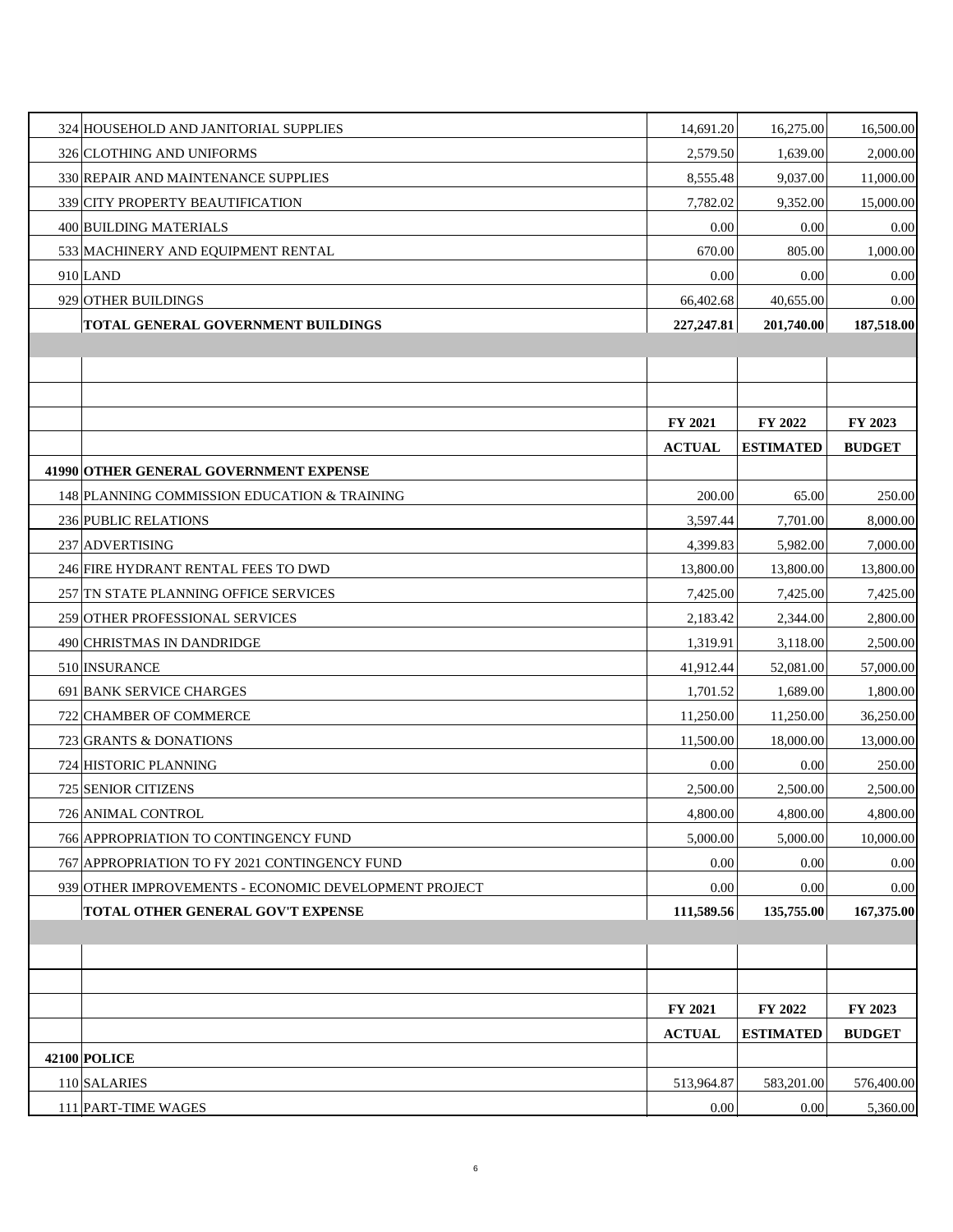| 259 OTHER PROFESSIONAL SERVICES<br>TOTAL GENERAL FUND SUPPORT SERVICES | 6,334.00<br>6,334.00 | 6,334.00<br>6,334.00 | 6,334.00           |
|------------------------------------------------------------------------|----------------------|----------------------|--------------------|
| 42250 GENERAL FUND SUPPORT SERVICES                                    |                      |                      | 6,334.00           |
|                                                                        |                      |                      |                    |
| <b>TOTAL FIRE TRANSFER</b>                                             | 176,844.00           | 204,671.00           | 264,007.00         |
| 760 TRANSFER TO OTHER FUNDS-NO.2                                       | 176,844.00           | 204,671.00           | 264,007.00         |
| 42200 FIRE PROTECTION AND CONTROL                                      |                      |                      |                    |
|                                                                        |                      |                      |                    |
| <b>TOTAL POLICE</b>                                                    | 904,782.15           | 1,005,937.00         | 1,313,098.00       |
| 949 OTHER MACHINERY & EQUIPMENT                                        | 0.00                 | 7,098.00             | 111,540.00         |
| 947 OFFICE MACHINERY AND EQUIPMENT                                     | 0.00                 | 0.00                 | 2,400.00           |
| 941 GENERAL PURPOSE MACHINERY AND EQUIPMENT                            | 0.00                 | 46,749.00            | 190,500.00         |
| 332 MOTOR VEHICLE PARTS                                                | 15,225.30            | 15,747.00            | 14,000.00          |
| $331$ GAS, OIL, ETC.                                                   | 24,422.01            | 39,052.00            | 46,500.00          |
| 329 OTHER OPERATING SUPPLIES                                           | 9,317.01             | 4,854.00             | 3,500.00           |
| <b>327 FIRE ARM SUPPLIES</b>                                           | 1,109.48             | 1,822.00             | 2,000.00           |
| 326 CLOTHING AND UNIFORMS                                              | 7,974.13             | 7,300.00             | 7,300.00           |
| 310 OFFICE SUPPLIES AND MATERIALS                                      | 2,099.67             | 5,333.00             | 3,500.00           |
| 280 TRAVEL                                                             | 1,199.50             | 1,413.00             | 1,500.00           |
| 260 REPAIR AND MAINTENANCE SERVICES                                    | 1,463.69             | 3,182.00             | 3,500.00           |
| 259 OTHER PROFESSIONAL SERVICES                                        | 3,437.93             | 3,532.00             | 3,700.00           |
| 255 DATA PROCESSING SERVICES                                           | 6,635.74             | 6,723.00             | 12,000.00          |
| 251 MEDICAL                                                            | 305.55               | 577.00               | 700.00             |
| 245 TELEPHONE AND TELEGRAPH                                            | 15,874.93            | 14,326.00            | 14,000.00          |
| $244$ GAS                                                              | 274.89               | 290.00               | 325.00             |
| 242 WATER & SEWER                                                      | 264.78               | 745.00               | 450.00             |
| 241 ELECTRIC                                                           | 1,932.00             | 2,043.00             | 2,500.00           |
| 230 PUBLICITY, SUBS AND DUES<br>236 PUBLIC RELATIONS                   | 4,251.60<br>0.00     | 4,308.00<br>270.00   | 4,600.00<br>500.00 |
| 213 AUTOMOBILE LICENSES & TITLES                                       | 20.67                | 43.00                | 100.00             |
| 148 EMPLOYEE EDUCATION & TRAINING                                      | 2,301.75             | 3,416.00             | 4,000.00           |
| 147 UNEMPLOYMENT INSURANCE                                             | 375.76               | 409.00               | 672.00             |
| <b>146 WORKERS COMPENSATION</b>                                        | 13,788.98            | 18,322.00            | 25,000.00          |
| 143 RETIREMENT-CURRENT                                                 | 40,501.46            | 41,970.00            | 71,223.00          |
| 142 HOSPITAL AND HEALTH INSURANCE                                      | 104,962.14           | 109,040.00           | 115,072.00         |
| 141 <b>OASI</b>                                                        | 44,527.06            | 46,315.00            | 46,448.00          |
| 139 EMPLOYEE INS/457 SALARY SUPPLEMENT                                 | 15,358.98            | 15,812.00            | 18,408.00          |
| 134 SICK LEAVE INCENTIVE/XMAS BONUS                                    | 4,575.00             | 3,675.00             | 5,400.00           |
| 118 COVID-19 CARES ACT WAGES                                           | 47,175.00            | 0.00                 | 0.00               |
| 112 OVERTIME                                                           | 21,442.27            | 18,370.00            | 20,000.00          |
|                                                                        |                      |                      |                    |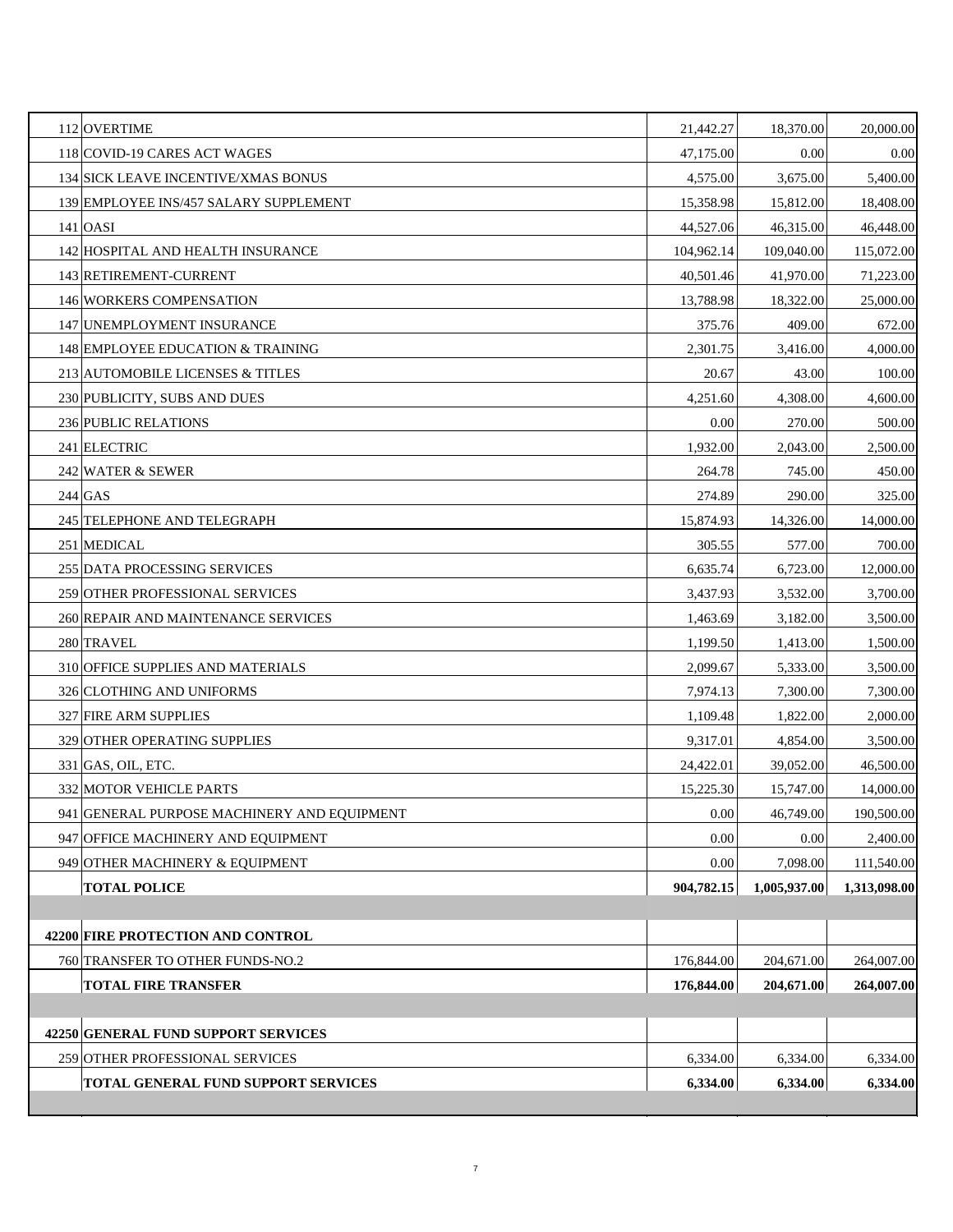|                                             | <b>FY 2021</b> | <b>FY 2022</b>   | FY 2023       |
|---------------------------------------------|----------------|------------------|---------------|
|                                             | <b>ACTUAL</b>  | <b>ESTIMATED</b> | <b>BUDGET</b> |
| 43100 HIGHWAYS AND STREETS                  |                |                  |               |
| 110 SALARIES                                | 123,077.05     | 130,085.00       | 165,825.00    |
| 112 SALARIES-PERM.EMPLOYEES-OVERTIME        | 4,372.29       | 7,450.00         | 13,741.00     |
| <b>134 SICK LEAVE INCENTIVE</b>             | 1,125.00       | 1,350.00         | 1,800.00      |
| 139 EMPLOYEE INS/457 SALARY SUPPLEMENT      | 1,857.26       | 1,933.00         | 3,331.00      |
| $141$ OASI                                  | 9,800.33       | 10,702.00        | 13,875.00     |
| 142 HOSPITAL AND HEALTH INSURANCE           | 26,281.46      | 27,467.00        | 38,312.00     |
| 143 RETIREMENT-CURRENT                      | 9,034.03       | 9,836.00         | 21,764.00     |
| 146 WORKERS COMPENSATION                    | 2,081.33       | 2,791.00         | 5,500.00      |
| 147 UNEMPLOYMENT INSURANCE                  | 83.98          | 84.00            | 192.00        |
| 148 EMPLOYEE EDUCATION AND TRAINING         | 0.00           | 250.00           | 500.00        |
| 213 AUTOMOBILE LICENSES AND TITLES          | 0.00           | 0.00             | 0.00          |
| 230 PUBLICITY, SUBS & DUES                  | 45.00          | 145.00           | 300.00        |
| 235 MEMBERSHIPS, REGISTRATION FEES, AND TU  | 0.00           | 200.00           | 300.00        |
| 241 ELECTRIC                                | 2,897.94       | 3,064.00         | 3,600.00      |
| 242 WATER AND SEWER                         | 397.13         | 611.00           | 500.00        |
| 244 NATURAL GAS                             | 412.28         | 426.00           | 475.00        |
| 245 TELEPHONE AND TELEGRAPH                 | 2,871.26       | 2,366.00         | 2,500.00      |
| 251 MEDICAL                                 | 80.00          | 360.00           | 1,150.00      |
| 259 OTHER PROFESSIONAL SERVICES             | 14,950.05      | 17,194.00        | 18,000.00     |
| 260 REPAIR AND MAINTENANCE SERVICES         | 1,326.91       | 2,224.00         | 3,000.00      |
| 268 CONT.REPAIR OF STREETS                  | 12,218.03      | 18,483.00        | 26,000.00     |
| 287 MEALS                                   | 381.01         | 673.00           | 1,200.00      |
| 290 OTHER CONTRACTUAL SERVICES              | 2,752.00       | 5,504.00         | 10,000.00     |
| 310 OFFICE SUPPLIES AND MATERIALS           | 74.90          | 75.00            | 200.00        |
| 320 OPERATING SUPPLIES                      | 13,675.66      | 25,354.00        | 18,000.00     |
| 326 CLOTHING AND UNIFORMS                   | 4,801.27       | 3,076.00         | 4,000.00      |
| $331$ GAS, OIL, ETC.                        | 17,060.10      | 19,332.00        | 24,000.00     |
| 332 MOTOR VEHICLE PARTS                     | 11,621.41      | 15,840.00        | 20,000.00     |
| 400 BUILDING MATERIALS                      | 4,412.00       | 6,545.00         | 14,000.00     |
| 533 MACHINERY AND EQUIPMENT RENTAL          | 1,239.65       | 1,000.00         | 1,000.00      |
| 941 GENERAL PURPOSE MACHINERY AND EQUIPMENT | 149,500.00     | 36,292.00        | 55,000.00     |
| 942 GENERAL PURPOSE MACHINERY AND EQUIPMENT | 86,006.00      | 0.00             | 0.00          |
| 949 OTHER MACHINERY AND EQUIPMENT           | 0.00           | 0.00             | 0.00          |
| <b>TOTAL HIGHWAYS &amp; STREETS</b>         | 504,435.33     | 350,712.00       | 468,065.00    |
|                                             |                |                  |               |
|                                             |                |                  |               |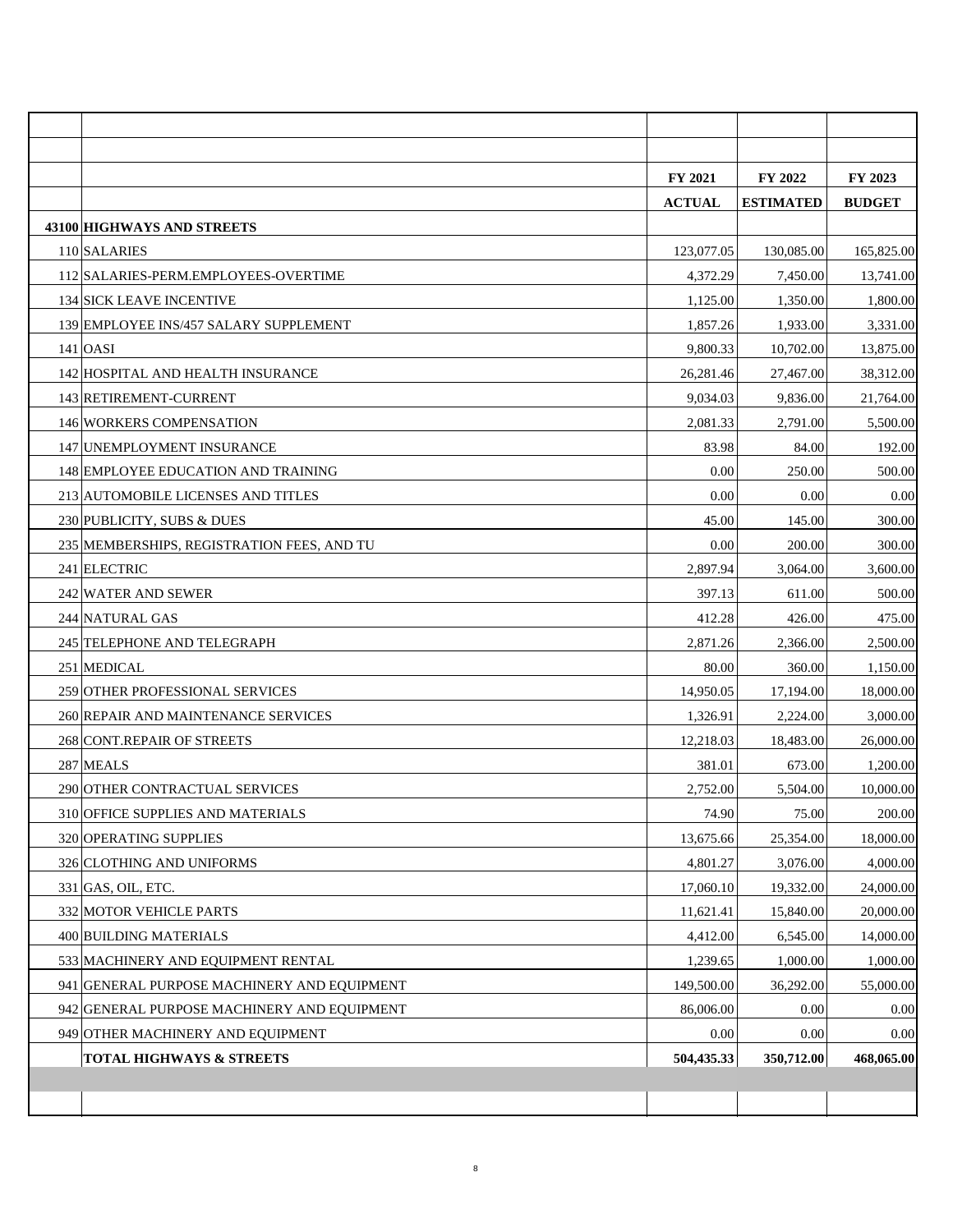|                                              | FY 2021       | FY 2022          | FY 2023       |
|----------------------------------------------|---------------|------------------|---------------|
|                                              | <b>ACTUAL</b> | <b>ESTIMATED</b> | <b>BUDGET</b> |
| 43170 CITY GARAGE                            |               |                  |               |
| 110 SALARIES                                 | 37,655.38     | 39,787.00        | 40,403.00     |
| 112 OVERTIME                                 | 666.75        | 1,310.00         | 1,722.00      |
| 134 SICK LEAVE INCENTIVE                     | 225.00        | 275.00           | 450.00        |
| 139 EMPLOYEE INS/457 SALARY SUPPLEMENT       | 0.00          | 0.00             | 818.00        |
| $141$ OASI                                   | 2,796.64      | 2,989.00         | 3,257.00      |
| 142 HOSPITAL AND HEALTH INSURANCE            | 8,725.26      | 9,125.00         | 9,592.00      |
| 143 RETIREMENT-CURRENT                       | 2,687.61      | 2,896.00         | 5,109.00      |
| 146 WORKERS COMPENSATION                     | 642.55        | 927.00           | 1,600.00      |
| 147 UNEMPLOYMENT INSURANCE                   | 28.00         | 28.00            | 48.00         |
| 245 TELEPHONE AND TELEGRAPH                  | 480.00        | 480.00           | 480.00        |
| 251 MEDICAL                                  | 0.00          | 90.00            | 350.00        |
| 310 OFFICE SUPPLIES                          | 0.00          | 50.00            | 100.00        |
| 320 OPERATING SUPPLIES                       | 4,035.91      | 2,215.00         | 3,000.00      |
| 326 CLOTHING AND UNIFORMS                    | 1,368.71      | 830.00           | 1,000.00      |
| 941 GENERAL PURPOSE MACHINERY AND EQUIPMENT  | 0.00          | 0.00             | 0.00          |
| <b>TOTAL CITY GARAGE</b>                     | 59,311.81     | 61,002.00        | 67,929.00     |
|                                              |               |                  |               |
|                                              |               |                  |               |
|                                              |               |                  |               |
|                                              | FY 2021       | FY 2022          | FY 2023       |
|                                              | <b>ACTUAL</b> | <b>ESTIMATED</b> | <b>BUDGET</b> |
| 43190 STATE STREET AID                       |               |                  |               |
| 247 STREET LIGHTING (ELECTRIC & MAINTENANCE) | 129,829.96    | 135,293.00       | 139,000.00    |
| 268 CONTINUOUS REPAIR OF STREETS             | 120,883.00    | 111,600.00       | 200,139.00    |
| <b>TOTAL STATE STREET AID</b>                | 250,712.96    | 246,893.00       | 339,139.00    |
|                                              |               |                  |               |
|                                              |               |                  |               |
|                                              |               |                  |               |
|                                              | FY 2021       | FY 2022          | FY 2023       |
|                                              | <b>ACTUAL</b> | <b>ESTIMATED</b> | <b>BUDGET</b> |
| 43200 SANITATION                             |               |                  |               |
| 761 TRANSFERS TO OTHER FUNDS NO. 1           | 22,528.65     | 57,161.00        | 473,455.00    |
| <b>TOTAL SANITATION</b>                      | 22,528.65     | 57,161.00        | 473,455.00    |
|                                              |               |                  |               |
|                                              |               |                  |               |
|                                              |               |                  |               |
|                                              | FY 2021       | FY 2022          | FY 2023       |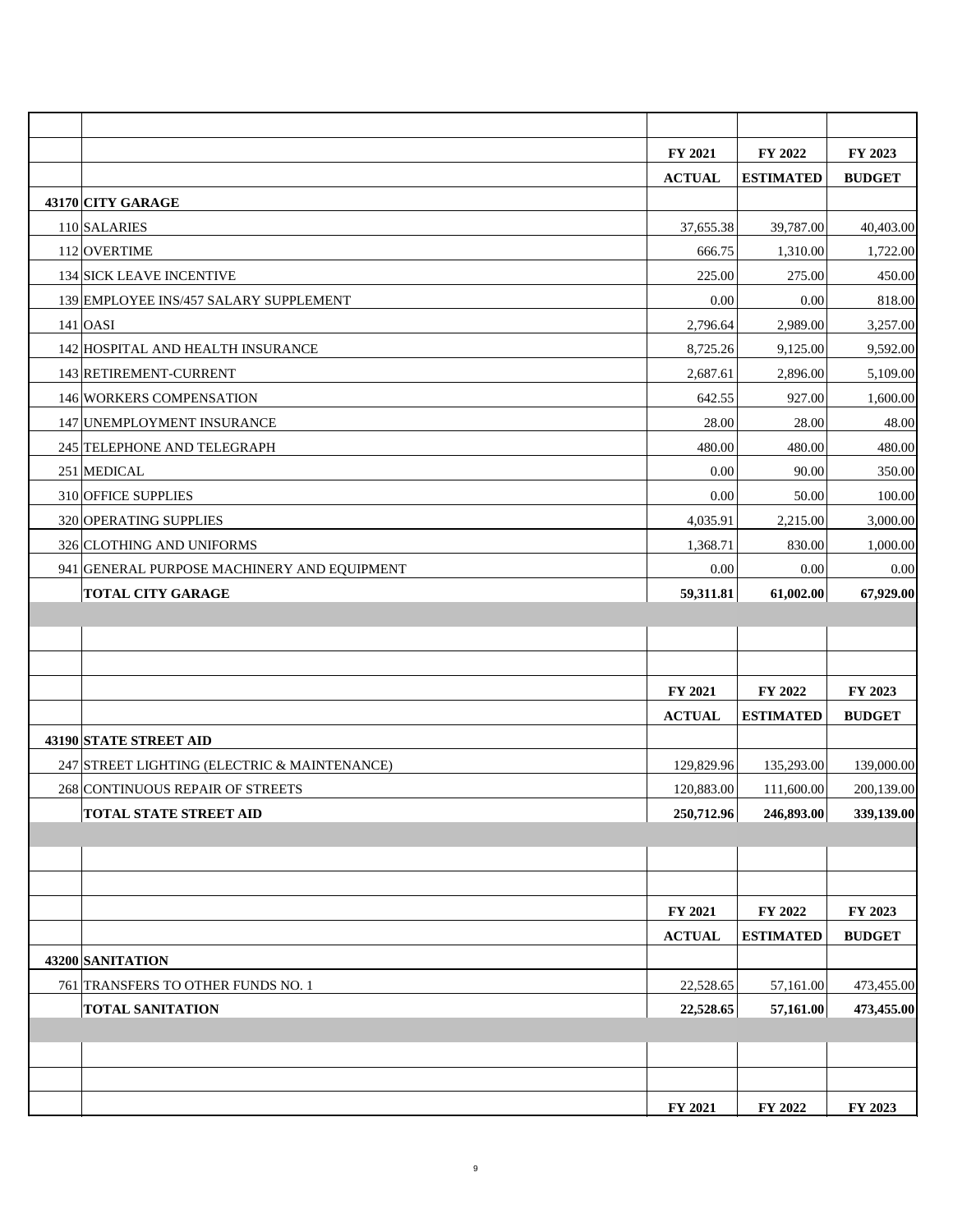|                                             | <b>ACTUAL</b> | <b>ESTIMATED</b> | <b>BUDGET</b> |
|---------------------------------------------|---------------|------------------|---------------|
| 44400 RECREATION                            |               |                  |               |
| 110 SALARIES                                | 66,397.43     | 70,808.00        | 70,985.00     |
| 112 SALARIES-PERM.EMPLOYEES-OVERTIME        | 101.00        | 2,601.00         | 5,042.00      |
| <b>134 SICK LEAVE INCENTIVE</b>             | 900.00        | 550.00           | 900.00        |
| 139 EMPLOYEE INS/457 SALARY SUPPLEMENT      | 1,320.39      | 1,357.00         | 1,438.00      |
| $141$ OASI                                  | 5,248.70      | 5,745.00         | 5,885.00      |
| 142 HOSPITAL AND HEALTH INSURANCE           | 17,411.28     | 18,206.00        | 19,110.00     |
| 143 RETIREMENT-CURRENT                      | 4,802.79      | 5,257.00         | 9,232.00      |
| 146 WORKERS COMPENSATION                    | 771.25        | 1,135.00         | 2,000.00      |
| 147 UNEMPLOYMENT INSURANCE                  | 56.00         | 56.00            | 96.00         |
| 148 EMPLOYEE EDUCATION & TRAINING           | 0.00          | 160.00           | 300.00        |
| 230 PUBLICITY, SUBS & DUES                  | 0.00          | 50.00            | 100.00        |
| 235 MEMBERSHIPS, REGISTRATION FEES          | 0.00          | 150.00           | 200.00        |
| 241 ELECTRIC                                | 15,818.08     | 16,379.00        | 16,800.00     |
| 242 WATER AND SEWER                         | 2,899.39      | 3,104.00         | 3,400.00      |
| 244 NATURAL GAS                             | 1,214.46      | 1,221.00         | 1,300.00      |
| 245 TELEPHONE AND TELEGRAPH                 | 920.00        | 960.00           | 960.00        |
| 251 MEDICAL                                 | 0.00          | 100.00           | 200.00        |
| 259 OTHER PROFESSIONAL SERVICES             | 419.40        | 9,219.00         | 5,000.00      |
| 260 REPAIR AND MAINTENANCE SERVICES         | 9,864.25      | 15,549.00        | 17,500.00     |
| 280 TRAVEL                                  | 0.00          | 0.00             | 650.00        |
| 287 MEALS                                   | 0.00          | 0.00             | 100.00        |
| 320 OPERATING SUPPLIES                      | 10,741.91     | 8,019.00         | 11,000.00     |
| 326 CLOTHING AND UNIFORMS                   | 2,013.85      | 1,335.00         | 2,000.00      |
| 331 GAS.OIL, ETC.                           | 4,070.37      | 6,466.00         | 7,000.00      |
| 332 MOTOR VEHICLE PARTS                     | 604.15        | 3,396.00         | 1,500.00      |
| 533 MACHINERY AND EQUIPMENT RENTAL          | 100.00        | 150.00           | 500.00        |
| 941 GENERAL PURPOSE MACHINERY AND EQUIPMENT | 0.00          | 27,278.00        | 15,000.00     |
| 942 GENERAL PURPOSE MACHINERY AND EQUIPMENT | 0.00          | 0.00             | 20,000.00     |
| 949 OTHER MACHINERY AND EQUIPMENT           | $0.00\,$      | 0.00             | 5,000.00      |
| <b>TOTAL RECREATION</b>                     | 145,674.70    | 199,251.00       | 223,198.00    |
|                                             |               |                  |               |
|                                             |               |                  |               |
|                                             |               |                  |               |
|                                             | FY 2021       | FY 2022          | FY 2023       |
|                                             | <b>ACTUAL</b> | <b>ESTIMATED</b> | <b>BUDGET</b> |
| 44420 FOD ACTIVITY CENTER                   |               |                  |               |
| 110 SALARIES                                | 90,582.66     | 97,382.00        | 102,151.00    |
| 111 PART TIME WAGES                         | 72,458.66     | 72,794.00        | 91,754.00     |
| 112 SALARIES-PERM.EMPLOYEES-OVERTIME        | 131.35        | 708.00           | 500.00        |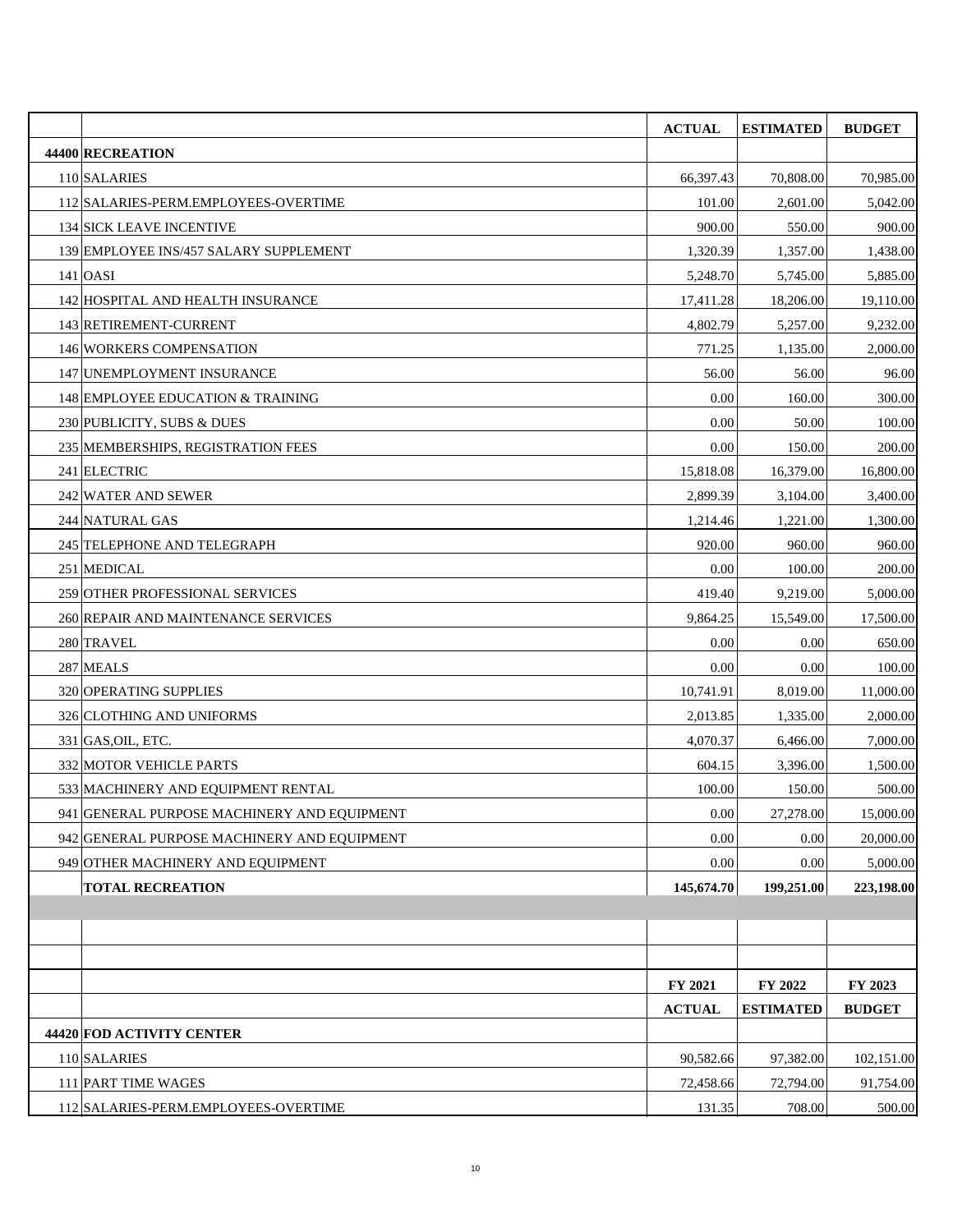| 119 OTHER SALARIES - INSTRUCTORS            | 20,278.47     | 19,369.00        | 19,000.00     |
|---------------------------------------------|---------------|------------------|---------------|
| <b>134 SICK LEAVE INCENTIVE</b>             | 900.00        | 900.00           | 900.00        |
| 139 EMPLOYEE INS/457 SALARY SUPPLEMENT      | 1,780.74      | 1,856.00         | 2,023.00      |
| $141$ OASI                                  | 14,105.62     | 14,681.00        | 16,395.00     |
| 142 HOSPITAL AND HEALTH INSURANCE           | 17,552.86     | 18,361.00        | 19,247.00     |
| 143 RETIREMENT-CURRENT                      | 6,503.31      | 7,015.00         | 12,367.00     |
| 146 WORKERS COMPENSATION                    | 3,696.30      | 3,800.00         | 6,000.00      |
| 147 UNEMPLOYMENT INSURANCE                  | 369.74        | 387.00           | 624.00        |
| 148 EMPLOYEE EDUCATION & TRAINING           | 0.00          | 218.00           | 300.00        |
| 235 MEMBERSHIPS, REGISTRATION FEES          | 0.00          | 190.00           | 250.00        |
| 237 ADVERTISING                             | 606.71        | 4,831.00         | 6,000.00      |
| 241 ELECTRIC                                | 33,945.44     | 38,722.00        | 40,300.00     |
| 242 WATER & SEWER                           | 1,735.19      | 2,680.00         | 2,800.00      |
| $244$ GAS                                   | 6,102.68      | 8,134.00         | 11,000.00     |
| 245 TELEPHONE                               | 8,146.42      | 5,485.00         | 3,750.00      |
| 251 MEDICAL                                 | 0.00          | 100.00           | 200.00        |
| 259 OTHER PROFESSIONAL SERVICES             | 62,329.47     | 62,445.00        | 67,000.00     |
| 260 REPAIR & MAINTENANCE SERVICES           | 5,525.24      | 4,060.00         | 6,000.00      |
| 280 TRAVEL                                  | 0.00          | 0.00             | 400.00        |
| 287 MEALS AND ENTERTAINMENT                 | 105.00        | 168.00           | 200.00        |
| 290 OTHER CONTRACTURAL SERVICES             | 9,062.36      | 40,961.00        | 55,500.00     |
| 310 OFFICE SUPPLIES & MATERIALS             | 621.54        | 1,450.00         | 1,700.00      |
| 320 OPERATING SUPPLIES                      | 511.09        | 350.00           | 400.00        |
| 323 MEALS (Concession Stand)                | 23,171.57     | 32,429.00        | 30,000.00     |
| 325 RECREATION SUPPLIES                     | 3,821.91      | 4,511.00         | 7,400.00      |
| 326 CLOTHING & UNIFORMS                     | 893.00        | 1,284.00         | 1,800.00      |
| $331$ GAS, OIL, ETC                         | 473.87        | 911.00           | 1,200.00      |
| 941 GENERAL PURPOSE MACHINERY AND EQUIPMENT | 18,800.00     | 24,588.00        | 50,000.00     |
| 947 OFFICE MACHINERY & EQUIPMENT            | 0.00          | 0.00             | 0.00          |
| 949 OTHER MACHINERY & EQUIPMENT             | 0.00          | 16,820.00        | 9,500.00      |
| TOTAL FOD ACTIVITY CENTER                   | 404,211.20    | 487,590.00       | 566,661.00    |
|                                             |               |                  |               |
|                                             |               |                  |               |
|                                             |               |                  |               |
|                                             | FY 2021       | FY 2022          | FY 2023       |
|                                             | <b>ACTUAL</b> | <b>ESTIMATED</b> | <b>BUDGET</b> |
| 44800 LIBRARIES                             |               |                  |               |
| 241 ELECTRIC                                | 3,514.50      | 4,124.00         | 4,950.00      |
| 242 WATER AND SEWER                         | 714.09        | 744.00           | 800.00        |
| $244$ GAS                                   | 1,208.08      | 1,003.00         | 1,300.00      |
| 245 TELEPHONE AND TELEGRAPH                 | 1,997.88      | 596.00           | 0.00          |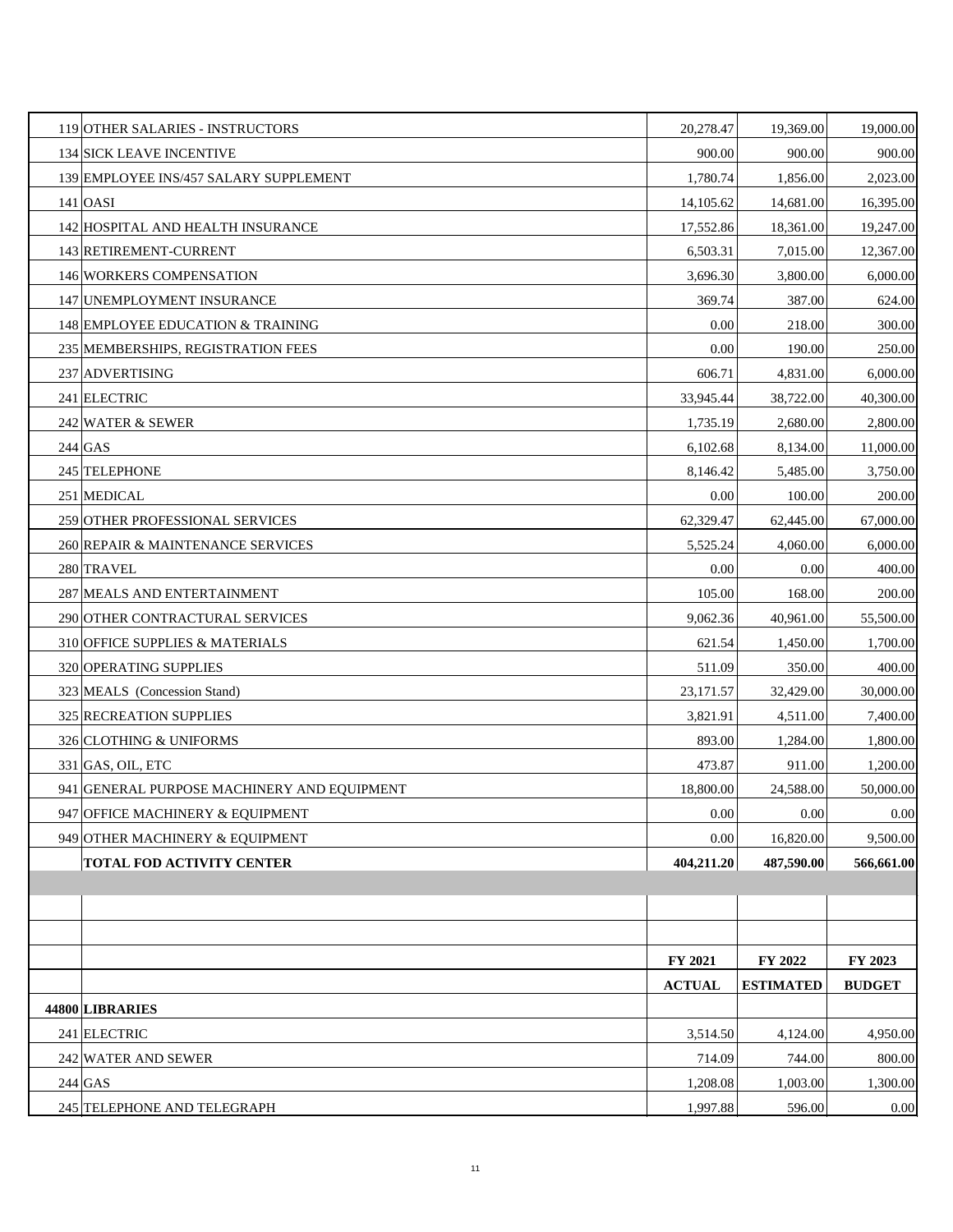| 259 OTHER PROFESSIONAL SERVICES                                | 0.00          | 300.00           | 500.00        |
|----------------------------------------------------------------|---------------|------------------|---------------|
| 510 INSURANCE                                                  | 1,530.00      | 1,580.00         | 1,650.00      |
| 721 LIBRARY APPROPRIATION                                      | 47,672.00     | 47,672.00        | 47,672.00     |
| <b>TOTAL LIBRARIES</b>                                         | 56,636.55     | 56,019.00        | 56,872.00     |
|                                                                |               |                  |               |
|                                                                |               |                  |               |
|                                                                |               |                  |               |
|                                                                | FY 2021       | FY 2022          | FY 2023       |
|                                                                | <b>ACTUAL</b> | <b>ESTIMATED</b> | <b>BUDGET</b> |
| 46500 COMMUNITY DEVELOPMENT PROGRAM ACTIVITIES                 |               |                  |               |
| 690 OTHER DEBT SERVICE                                         | 989.22        | 990.00           | 0.00          |
| TOTAL COMMUNITY DEVELOPMENT PROGRAM ACTIVITIES                 | 989.22        | 990.00           | 0.00          |
|                                                                |               |                  |               |
|                                                                |               |                  |               |
|                                                                |               |                  |               |
|                                                                | FY 2021       | FY 2022          | FY 2023       |
|                                                                | <b>ACTUAL</b> | <b>ESTIMATED</b> | <b>BUDGET</b> |
| 49000 DEBT SERVICE                                             |               |                  |               |
| 610 BOND PRINCIPAL (TN State Bank/Activity Center \$1,374,000) | 116,000.00    | 116,000.00       | 118,000.00    |
| 621 LEASE-COPY MACHINE (Town Hall)                             | 1,980.00      | 1,980.00         | 1,980.00      |
| 622 NOTE PRINCIPAL (Series 2018 \$465,000)                     | 44,000.00     | 46,000.00        | 47,000.00     |
| 623 LEASE-COPY MACHINE (Public Works/Police Dept)              | 1,104.00      | 1,104.00         | 1,500.00      |
| 625 NOTE - (TRACTOR)                                           | 15,180.01     | 0.00             | 0.00          |
| 626 NOTE PRINCIPAL                                             | 0.00          | 0.00             | 0.00          |
| 631 INTEREST ON BOND (Activity Center \$1,374,000)             | 21,476.38     | 21,386.00        | 19,414.00     |
| 641 INTEREST ON NOTE (Series 2018 \$465,000)                   | 4,013.50      | 2,443.00         | 821.00        |
| 642 INTEREST ON NOTE                                           | 0.00          | 0.00             | 0.00          |
| <b>TOTAL DEBT SERVICE</b>                                      | 203,753.89    | 188,913.00       | 188,715.00    |
|                                                                |               |                  |               |
|                                                                |               |                  |               |
| <b>SANITATION-FUND 132</b>                                     |               |                  |               |
|                                                                | FY 2021       | FY 2022          | FY 2023       |
|                                                                | <b>ACTUAL</b> | <b>ESTIMATED</b> | <b>BUDGET</b> |
| <b>REVENUE</b>                                                 |               |                  |               |
| 34400 SANITATION CHARGES FOR SERVICE                           | 122,630.60    | 124,362.00       | 124,200.00    |
| 36533 SALE OF SANITATION SUPPLIES (GARBAGE CANS)               | 2,925.00      | 1,820.00         | 0.00          |
| 36961 OPERATING TRANSFER IN FROM GEN.FUND                      | 22,528.65     | 57,161.00        | 473,455.00    |
| TOTAL REVENUES AND TRANSFERS                                   | 148,084.25    | 183,343.00       | 597,655.00    |
|                                                                |               |                  |               |
| ESTIMATED/ACTUAL EXPENDITURES/ENCUMBRANCES                     |               |                  |               |
|                                                                |               |                  |               |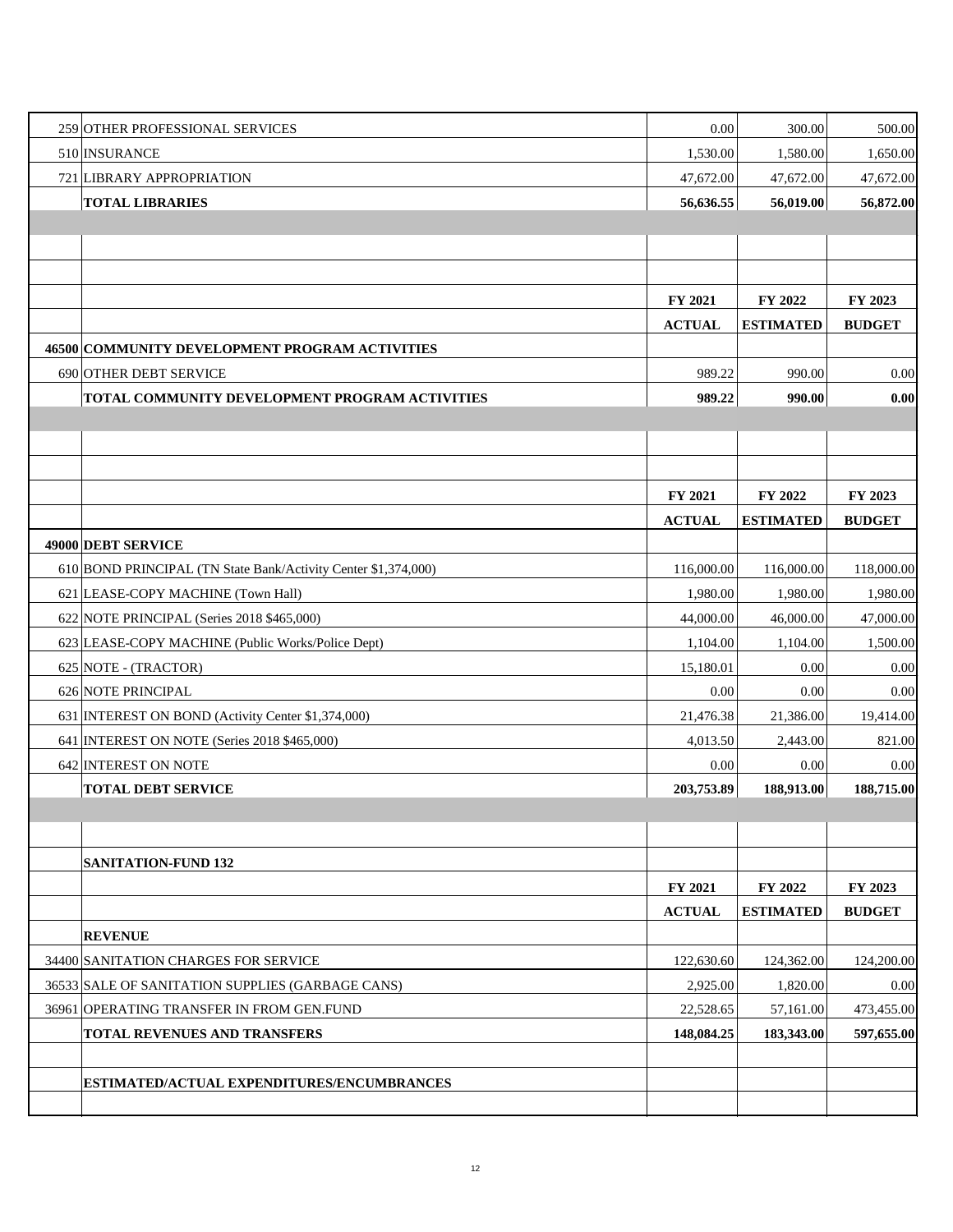|                                             | FY 2021       | FY 2022          | FY 2023       |
|---------------------------------------------|---------------|------------------|---------------|
|                                             | <b>ACTUAL</b> | <b>ESTIMATED</b> | <b>BUDGET</b> |
| 43200 SANITATION                            |               |                  |               |
| 110 SALARIES                                | 68,887.08     | 74,171.00        | 74,955.00     |
| 112 SALARIES-PERM.EMPLOYEES-OVERTIME        | 1,192.04      | 3,515.00         | 5,324.00      |
| 134 SICK LEAVE INCENTIVE                    | 900.00        | 675.00           | 900.00        |
| 139 EMPLOYEE INSURANCE/457 SALARY SUPP      | 2,532.48      | 2,546.00         | 3,338.00      |
| $141$ OASI                                  | 4,962.94      | 5,607.00         | 6,211.00      |
| 142 HOSPITAL AND HEALTH INSURANCE           | 17,451.10     | 18,283.00        | 19,127.00     |
| 143 RETIREMENT-CURRENT                      | 5,124.79      | 5,621.00         | 9,742.00      |
| 146 WORKERS COMPENSATION                    | 2,408.57      | 2,845.00         | 4,000.00      |
| 147 UNEMPLOYMENT INSURANCE                  | 56.01         | 56.00            | 96.00         |
| 148 EMPLOYEE EDUCATION & TRAINING           | 0.00          | 100.00           | 150.00        |
| 213 AUTOMOBILE LICENSES AND TITLES          | 17.50         | 0.00             | 0.00          |
| 230 PUBLICITY, SUBSCRIPTION, DUES           | 0.00          | 100.00           | 150.00        |
| 241 ELECTRIC                                | 2,937.92      | 3,064.00         | 3,600.00      |
| 242 WATER AND SEWER                         | 397.04        | 611.00           | 500.00        |
| 244 NATURAL GAS                             | 412.22        | 426.00           | 475.00        |
| 245 TELEPHONE & TELEGRAPH                   | 2,009.83      | 1,466.00         | 1,100.00      |
| 251 MEDICAL                                 | 80.00         | 448.00           | 700.00        |
| 260 REPAIR AND MAINTENANCE SERVICES         | 187.83        | 959.00           | 1,300.00      |
| 295 TIPPING FEES                            | 8,562.28      | 9,915.00         | 11,000.00     |
| 298 COLLECTION FEES                         | 3,983.21      | 4,056.00         | 4,200.00      |
| 320 OPERATING SUPPLIES                      | 1,013.10      | 3,499.00         | 4,000.00      |
| 326 CLOTHING AND UNIFORMS                   | 2,877.10      | 1,687.00         | 2,000.00      |
| 331 GAS, OIL, ETC.                          | 6,900.18      | 12,850.00        | 14,500.00     |
| 332 MOTOR VEHICLE PARTS                     | 10,420.83     | 26,481.00        | 14,000.00     |
| 393 GARBAGE CANS                            | $0.00\,$      | $0.00\,$         | 22,863.00     |
| 510 INSURANCE                               | 3,978.97      | 4,362.00         | 4,900.00      |
| 941 GENERAL PURPOSE MACHINERY AND EQUIPMENT | 0.00          | 0.00             | 300,000.00    |
| 949 OTHER MACHINERY AND EQUIPMENT           | 0.00          | 0.00             | 88,524.00     |
| <b>TOTAL SANITATION FUND</b>                | 147,293.02    | 183,343.00       | 597,655.00    |
|                                             |               |                  |               |
|                                             |               |                  |               |
| <b>VOLUNTEER FIRE DEPARTMENT-FUND 133</b>   |               |                  |               |
|                                             | FY 2021       | FY 2022          | FY 2023       |
|                                             | <b>ACTUAL</b> | <b>ESTIMATED</b> | <b>BUDGET</b> |
| <b>REVENUE</b>                              |               |                  |               |
| 33190 OTHER FEDERAL GRANTS                  | 0.00          | 0.00             | 0.00          |
| 33490 STATE GRANT                           | 0.00          | 0.00             | 0.00          |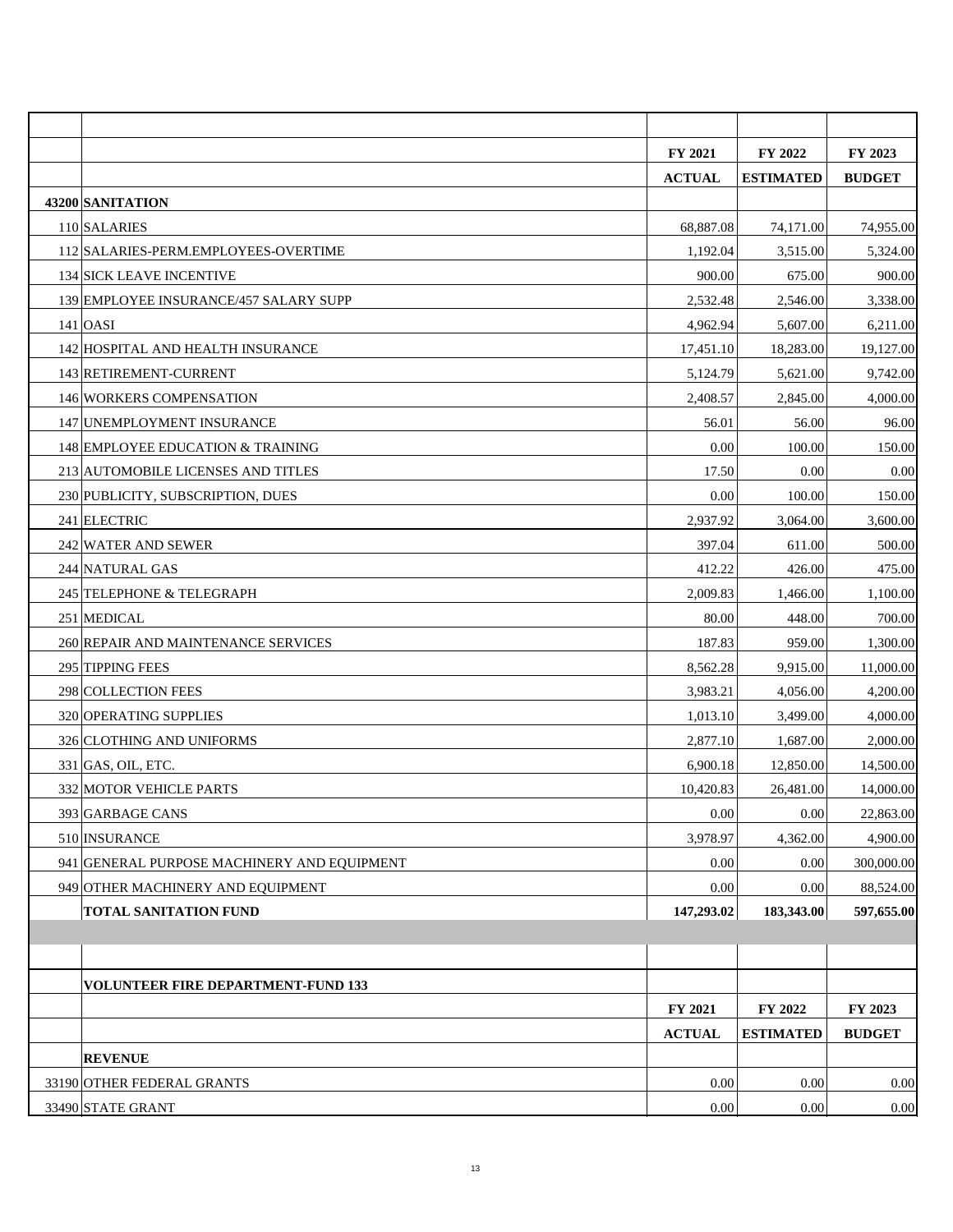| 33710 LOCAL GRANT NO. 1                     | 85,660.00     | 85,660.00        | 85,660.00     |
|---------------------------------------------|---------------|------------------|---------------|
| 34230 INSPECTION FEES                       | 1,600.00      | 1,600.00         | 1,800.00      |
| 34240 ACCIDENT REPORT CHARGES               | 200.00        | 125.00           | 100.00        |
| 36000 OTHER REVENUES                        | 22,935.29     | 0.00             | 0.00          |
| 36100 INTEREST EARNINGS                     | 172.92        | 25.00            | 25.00         |
| 36330 SALE OF EQUIPMENT                     | 2,700.00      | 2,200.00         | 500.00        |
| 36350 INSURANCE RECOVERIES                  | 54, 535. 87   | 21,435.00        | 20,000.00     |
| 36700 CONTRIBUTIONS - PRIVATE SOURCES       | 50,000.00     | 0.00             | 0.00          |
| 36720 CONTRIBUTIONS-ORGANIZATIONS           | 1,000.00      | 0.00             | 0.00          |
| 36732 DONATIONS-VFD DONATION FUND           | 89,105.03     | 47,658.00        | 40,000.00     |
| 36961 OPERATING TRANSFERS FROM GENERAL FUND | 176,844.00    | 204,671.00       | 264,007.00    |
| 36990 MISCELLANEOUS REFUNDS                 | 99.97         | 0.00             | 0.00          |
| <b>TOTAL REVENUES</b>                       | 484,853.08    | 363,374.00       | 412,092.00    |
|                                             |               |                  |               |
|                                             |               |                  |               |
| ESTIMATED/ACTUAL EXPENDITURES/ENCUMBRANCES  |               |                  |               |
|                                             | FY 2021       | FY 2022          | FY 2023       |
| 42200 FIRE DEPARTMENT                       | <b>ACTUAL</b> | <b>ESTIMATED</b> | <b>BUDGET</b> |
| 110 SALARIES                                | 101,515.91    | 113,000.00       | 107,730.00    |
| $141$ OASI                                  | 7,752.67      | 8,644.00         | 8,242.00      |
| 146 WORKERS COMPENSATION                    | 2,073.49      | 2,543.00         | 4,000.00      |
| 147 UNEMPLOYMENT INSURANCE                  | 276.42        | 306.00           | 479.00        |
| 148 EMPLOYEE EDUCATION & TRAINING           | 8,011.93      | 7,709.00         | 8,500.00      |
| 170 INSPECTION FEES                         | 1,600.00      | 1,600.00         | 1,800.00      |
| 210 COMMUNICATION                           | 9,250.00      | 9,125.00         | 9,500.00      |
| 213 AUTOMOBILE LICENSES AND TITLES          | 36.22         | 0.00             | 0.00          |
| 230 PUBLICITY, SUBS AND DUES                | 6,817.14      | 8,836.00         | 9,000.00      |
| 235 MEMBERSHIPS, REGISTRATION FEES          | 845.00        | 845.00           | 850.00        |
| 236 PUBLIC RELATIONS                        | 3,187.14      | 4,920.00         | 5,500.00      |
| 241 ELECTRIC                                | 9,319.99      | 10,680.00        | 11,100.00     |
| 242 WATER AND SEWER                         | 3,892.00      | 3,802.00         | 4,200.00      |
| 244 NATURAL GAS                             | 1,266.93      | 2,514.00         | 1,450.00      |
| 245 TELEPHONE AND TELEGRAPH                 | 6,395.83      | 5,745.00         | 6,300.00      |
| 251 MEDICAL                                 | 2,856.00      | 6,552.00         | 7,950.00      |
| 253 ACCOUNTING AND AUDITING SERVICES        | 2,231.13      | 2,231.00         | 2,300.00      |
| 260 REPAIR AND MAINTENANCE SERVICES         | 27,997.97     | 28,198.00        | 30,000.00     |
| 280 TRAVEL                                  | 0.00          | 500.00           | 750.00        |
| 287 MEALS AND ENTERTAINMENT                 | 503.07        | 878.00           | 900.00        |
| 290 OTHER CONTRACTURAL SERVICES             | 179.40        | 180.00           | 200.00        |
| 310 OFFICE SUPPLIES AND MATERIALS           | 3,188.13      | 3,184.00         | 3,200.00      |
| 320 OPERATING SUPPLIES                      | 14,687.45     | 13,570.00        | 14,000.00     |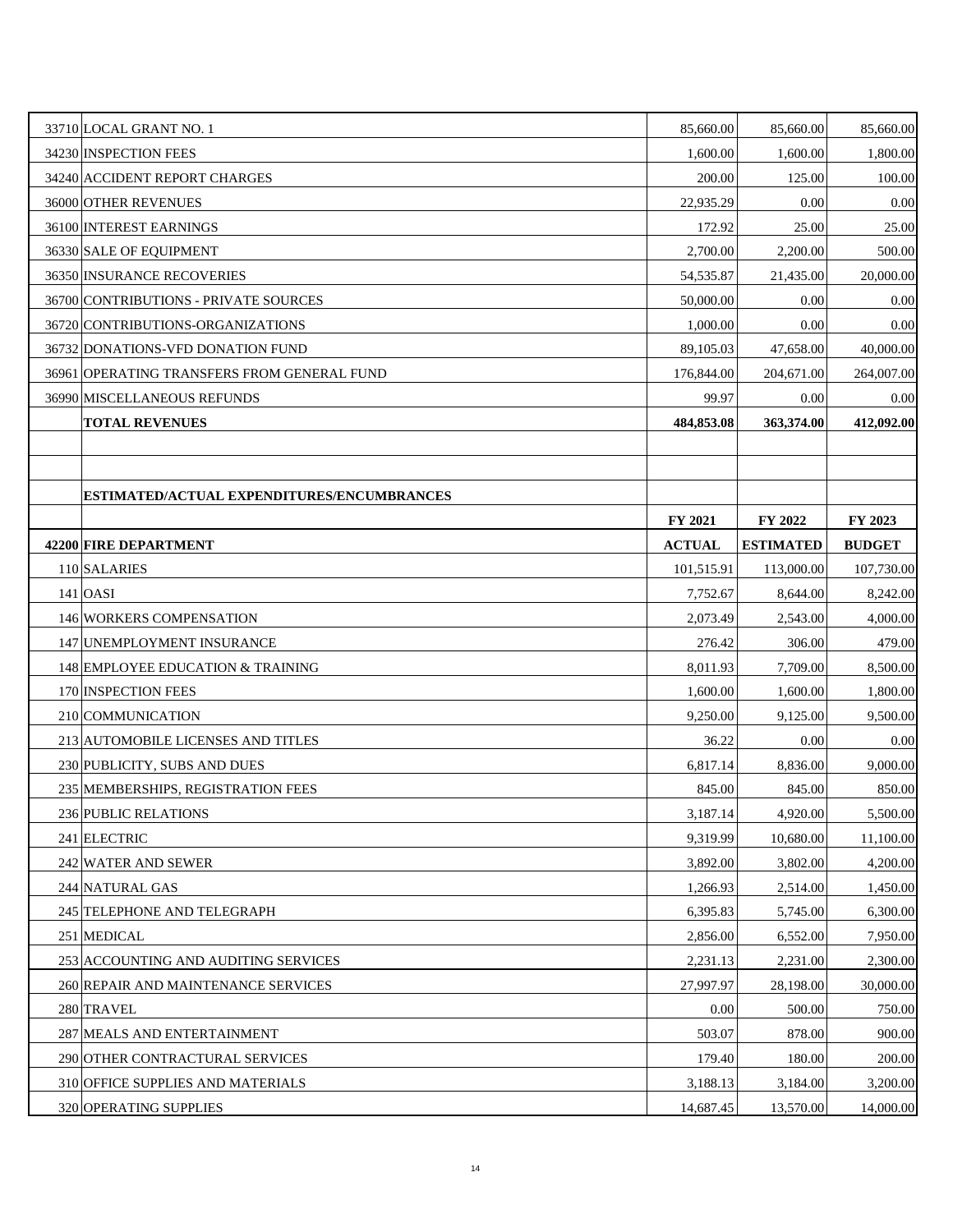| 323 MEALS                                              | 50.67         | 340.00           | 600.00                                            |
|--------------------------------------------------------|---------------|------------------|---------------------------------------------------|
| 326 CLOTHING AND UNIFORMS                              | 13,568.39     | 12,178.00        | 22,500.00                                         |
| $331$ GAS, OIL, ETC.                                   | 9,219.07      | 13,839.00        | 16,000.00                                         |
| 332 MOTOR VEHICLE PARTS                                | 28,485.54     | 19,358.00        | 20,000.00                                         |
| 350 SUPPLIES FOR RESALE                                | 0.00          | 0.00             | 0.00                                              |
| 510 INSURANCE                                          | 20,260.19     | 23,939.00        | 25,000.00                                         |
| 691 BANK SERVICE CHARGES                               | 262.88        | 271.00           | 250.00                                            |
| 941 GENERAL PURPOSE MACHINERY AND EQUIPMENT            | 28,000.00     | 7,000.00         | 22,000.00                                         |
| 942 CONSTRUCTION & MAINTENANCE MACHINERY AND EQUIPMENT | 25,247.70     | 0.00             | 0.00                                              |
| 943 AGRICULTURAL MACHINERY AND EQUIPMENT               | 0.00          | 0.00             | 0.00                                              |
| 944 TRANSPORTATION EQUIPMENT                           | 50,093.68     | 0.00             | 0.00                                              |
| 949 OTHER MACHINERY AND EQUIPMENT                      | 57,353.75     | 0.00             | 36,250.00                                         |
| 49000 DEBT SERVICE                                     |               |                  |                                                   |
| 621 NOTE PRINCIPAL (Series 2018 \$465,000)             | 30,000.00     | 30,000.00        | 31,000.00                                         |
| 641 INTEREST ON NOTE (Series 2018 \$465,000)           | 2,652.40      | 1,606.00         | 541.00                                            |
| <b>TOTAL FIRE PROTECTION &amp; CONTROL</b>             | 479,078.09    | 344,093.00       | 412,092.00                                        |
|                                                        |               |                  |                                                   |
|                                                        |               |                  |                                                   |
| <b>DRUG FUND - FUND 611</b>                            |               |                  |                                                   |
|                                                        | FY 2021       | FY 2022          | FY 2023                                           |
|                                                        | <b>ACTUAL</b> | <b>ESTIMATED</b> | <b>BUDGET</b>                                     |
| <b>REVENUE</b>                                         |               |                  |                                                   |
| 27100 FUND BALANCE - UNAPPROPRIATED                    | 0.00          | 0.00             | 25,049.00                                         |
| 33190 OTHER FEDERAL GRANTS                             | 0.00          | 1,058.00         | 0.00                                              |
| 35120 DRUG FUND PENDING                                | 10,346.00     | 0.00             | 0.00                                              |
| 35140 DRUG RELATED FINES                               | 3,467.87      | 1,768.00         | 0.00                                              |
| 35200 FORFEITS                                         | 1,276.00      | 0.00             | 0.00                                              |
| 36000 OTHER REVENUES                                   | 394.00        | 1,500.00         | 0.00                                              |
| 36330 SALE OF EQUIPMENT                                | 120.00        | 2,730.00         | $0.00\,$                                          |
|                                                        |               |                  |                                                   |
| 36700 CONTRIBUTIONS AND DONATIONS FROM PRIVATE SOURCES | 6,000.00      | 300.00           |                                                   |
| <b>TOTAL REVENUES</b>                                  | 21,603.87     | 7,356.00         |                                                   |
|                                                        |               |                  |                                                   |
| ESTIMATED/ACTUAL EXPENDITURES/ENCUMBRANCES             |               |                  |                                                   |
|                                                        |               |                  |                                                   |
|                                                        |               |                  |                                                   |
|                                                        | FY 2021       | FY 2022          | FY 2023                                           |
| <b>42100 POLICE</b>                                    | <b>ACTUAL</b> | <b>ESTIMATED</b> | <b>BUDGET</b>                                     |
| 310 OFFICE SUPPLIES & MATERIALS                        | 0.00          | 0.00             |                                                   |
| 320 OPERATING SUPPLIES                                 | 0.00          | 0.00             |                                                   |
| 326 CLOTHING AND UNIFORMS                              | 0.00          | 3,046.00         | $0.00\,$<br>25,049.00<br>0.00<br>0.00<br>4,400.00 |